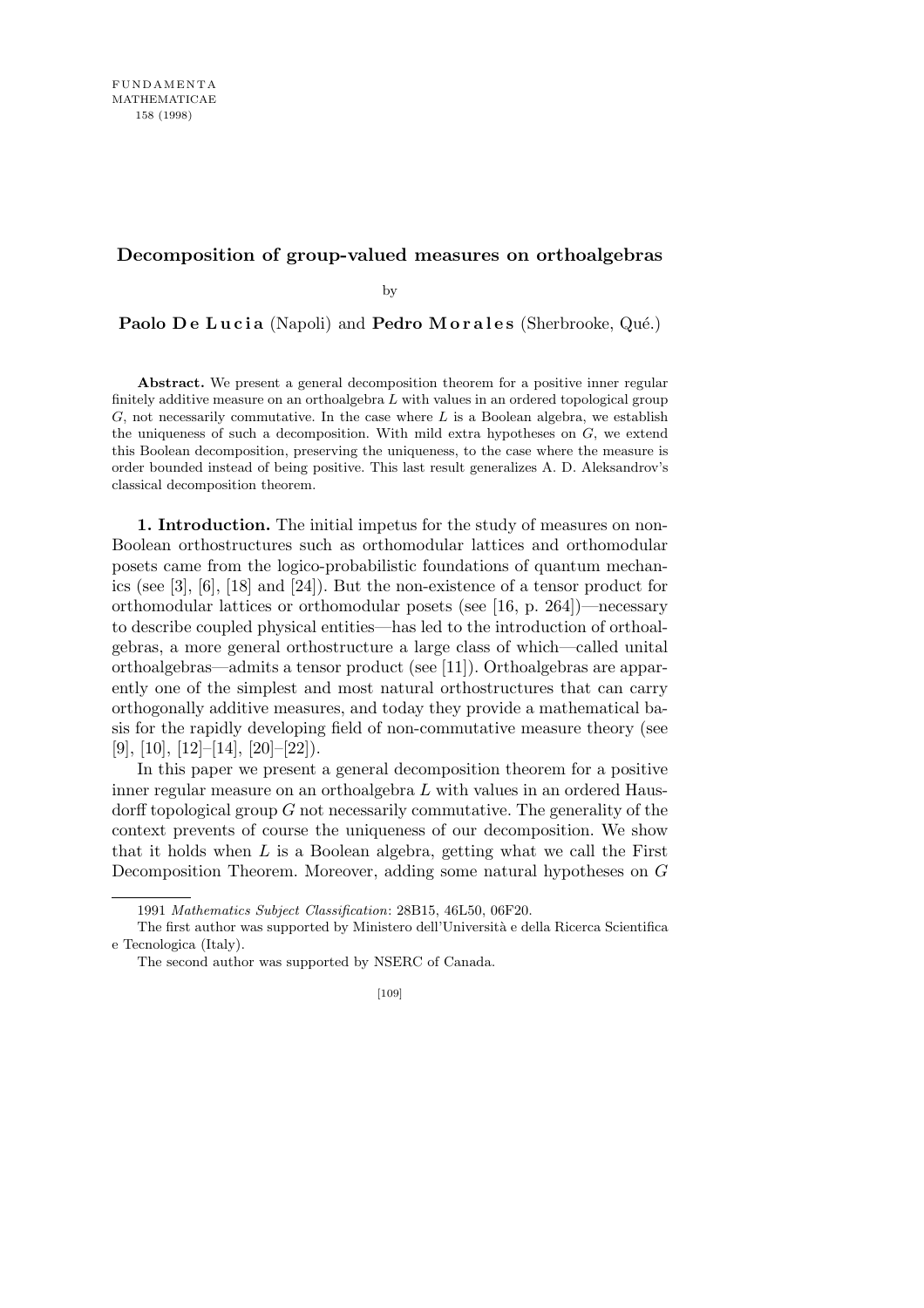we can eliminate, in the Boolean case, the positivity restriction and give a unique decomposition of an order bounded inner regular measure on *L* with values in *G.* This Second Decomposition Theorem generalizes the first classical Aleksandrov Decomposition Theorem [2, Theorem 3, pp. 618–619], and allows us, upon imposing a mild "topological" condition, to derive a Yosida–Hewitt decomposition of a *G*-valued order bounded inner regular finitely additive set function (see [25, Theorem 1*.*24]).

The paper is organized as follows. In Section 2, after the introduction of some pertinent subsets of  $G^L$ , we establish our general decomposition theorem and we deduce the First Decomposition Theorem. Section 3 defines the notion of topological lattice group satisfying the condition (*M*) following Jameson [15] and formulates the Second Decomposition Theorem. Finally, in Section 4 we present the Yosida–Hewitt decomposition of an order bounded inner regular finitely additive set function.

**2. Decomposition of a positive measure.** For the basic theory of orthoalgebras needed in this work, the reader is referred to [12], [20] and [22].

The terminology and notation on partially ordered sets, ordered groups and ordered topological groups collected in Section 2 of [7] will be used implicitly in the remainder of this paper. In order to complete the list of ordered topological groups given there, we indicate the non-commutative examples 4*.*6(4)*,* 4*.*6(5) and 4*.*6(7) of [20].

The unexplained terminology and properties concerning lattice groups called also *l*-groups—can be found in [4] or [5].

Throughout this section,  $L = (L, \perp, \oplus, 0, 1)$  is an orthoalgebra and  $G =$  $(G, \cdot, e, \leq, \tau)$  is an ordered Hausdorff topological group.

A subset  $K$  of  $L$  is called a  $\delta$ - $\mathit{paving in } L$  if the following conditions are satisfied:

 $(a) 0 \in K$ .

(b) Every finite subset of *K* has a supremum in  $(L, \leq)$  which belongs to *K*.

(c) Every countable subset of *K* has an infimum in  $(L, \leq)$  which belongs to *K*.

EXAMPLES 2.1. (1) Let  $\Omega$  be a non-empty set, let  $L = 2^{\Omega}$  be the Boolean algebra of all subsets of  $\Omega$  and let  $K$  be a  $\delta$ -ring of subsets of  $\Omega$ . Then  $K$  is a  $\delta$ -paving in  $L$ .

(2) For a non-empty set *X*, let  $(X, \mathcal{F})$  be a space in the sense of Aleksandrov [1, p. 314] and let *L* be the Boolean subalgebra of  $2^X$  generated by  $\mathcal F$ . Then  $\mathcal F$  is a  $\delta$ -paving in  $L$ .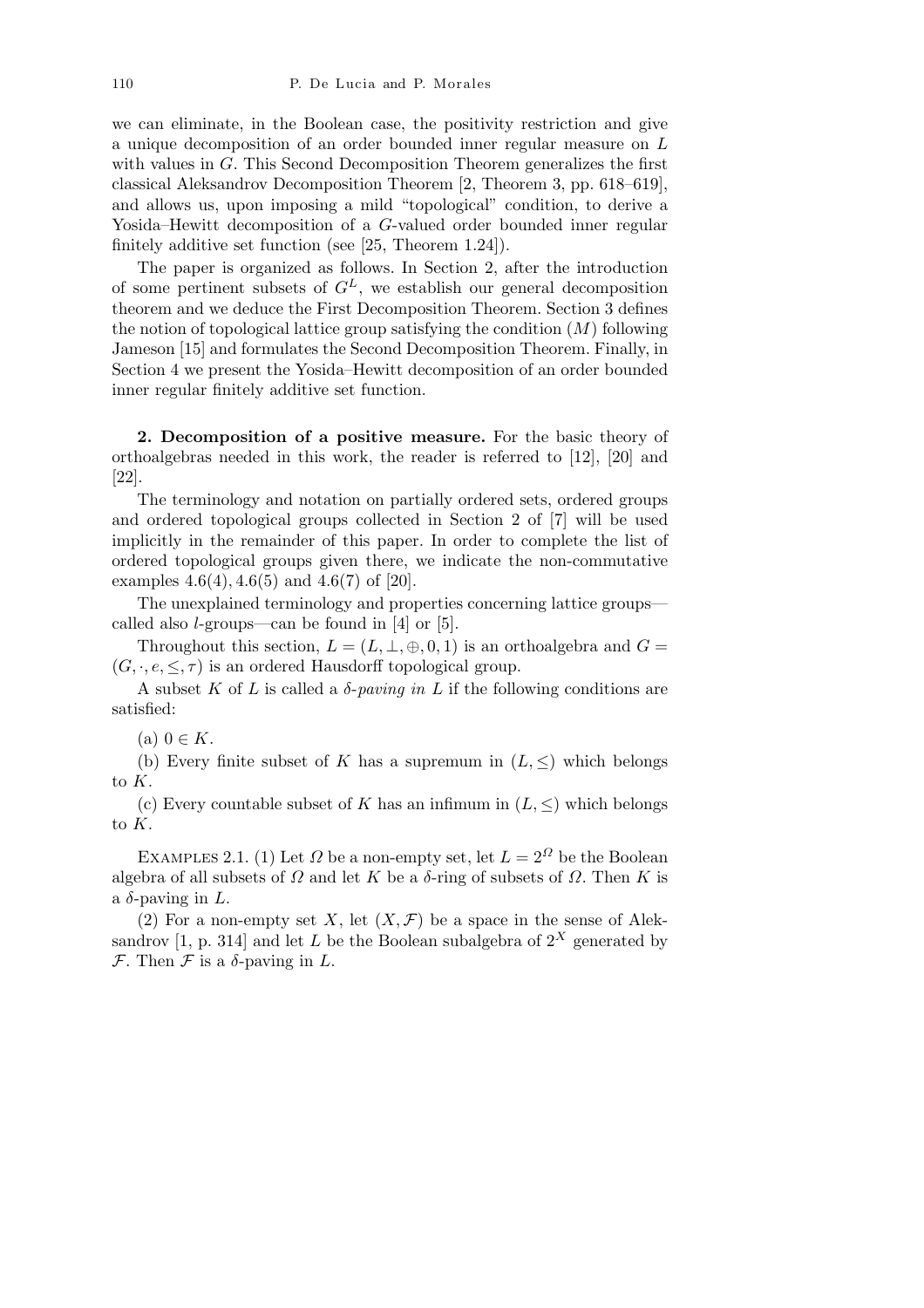(3) Let  $\tau$  be the usual topology on R, let  $X = [0, 1]$  be a subspace of  $(\mathbb{R}, \tau)$ , let  $L = 2^X$  and let *K* be the set of all Souslin sets in *X*. Then *K* is a  $\delta$ -paving in  $L$ .

(4) Let  $(X, \tau)$  be a Hausdorff topological space, let  $L = 2^X$  and let K be the set of all compact subsets of  $X$ . Then  $K$  is a  $\delta$ -paving in  $L$ .

(5) Let  $(X, \tau)$  be a locally compact Hausdorff space, let  $L = 2^X$  and let *K* be the set of all compact  $G_{\delta}$ -sets in *X*. Then *K* is a  $\delta$ -paving in *L*.

(6) Let *H* be an infinite-dimensional Hilbert space over C, let *A* be a von Neumann algebra acting on  $H$ , let  $P(A)$  be the orthomodular lattice of all projections in *A*, let *L* be the orthoalgebra determined by  $P(A)$  and let  $K = \{e \in L : e \text{ has a finite-dimensional range}\}.$  Then *K* is a *δ*-paving in *L*.

For every  $a \in L$ , let  $G_a = (G, \cdot, e)$  and let  $G^L$  be the direct product of the family  $(G_a)_{a \in L}$ . Then  $G^L$  ordered by the canonical order  $\leq$  induced by *≤* is an ordered group.

An element  $\mu$  of  $G^L$  is said to be a *measure on*  $L$  (with values in  $G$ ) if  $a, b \in G$  and  $a \perp b$  imply  $\mu(a \oplus b) = \mu(a) \cdot \mu(b)$ . For example, if we denote by *e* the identity element of the group  $G^L$ , then *e* is a measure on *L*. Henceforth, the set of all measures on  $L$  (with values in  $G$ ) will be denoted by  $a(L, G)$ .

Let  $\mu$  be an element of  $a(L, G)$ . Then the following properties are immediate:

(i)  $\mu(a) \cdot \mu(b) = \mu(b) \cdot \mu(a)$  whenever  $a, b \in L$  and  $a \perp b$ .

(ii)  $\mu(0) = e$ .

(iii) If  $a, b \in G$  and  $a \leq b$ , then  $\mu(b-a) = \mu(b) \cdot \mu(a)^{-1} = \mu(a)^{-1} \cdot \mu(b)$ .

(iv) If  $n \in \mathbb{N} \setminus \{0,1\}$  and  $(a_i)_{0 \leq i \leq n}$  is a finite orthogonal sequence in  $L \setminus \{0\}$ , *then*  $\mu(\bigoplus_{i=0}^{n} a_i) = \prod_{i=0}^{n} \mu(a_i)$ .

Let  $\mu$  be an element of  $G^L$  such that  $\mu(0) = e$ . We say that

(a)  $\mu$  is *positive* if  $\mu > e$ .

(b)  $\mu$  is *countably additive* if, for every orthogonal sequence  $(a_i)_{i \in \mathbb{N}}$ (b)  $\mu$  is *countably diduttive* in, for every or<br>in *L* such that  $\bigoplus_{i\in\mathbb{N}} a_i$  exists in  $(L, \leq)$ , we have

$$
\mu\Big(\bigoplus_{i\in\mathbb{N}}a_i\Big)=\tau\text{-}\lim_{n\to\infty}\prod_{i=0}^n\mu(a_i).
$$

(c) *µ* is *inner regular* if there exists a *δ*-paving *K* in *L* with the following property: For every  $c \in L$  and every  $U \in \mathcal{N}(e)$  there exists  $b \in K$  such that *b*  $\leq$  *c* and  $\mu(d) \in U$  whenever  $d \in L$  and  $d \leq c - b$ . Sometimes, for more precision, we say that *µ* is *K*-*inner regular*.

(v) Let  $\mu$  be a positive element of  $a(L, G)$ . If  $a, b \in L$  and  $a \leq b$ , then  $\mu(a) \leq \mu(b)$ .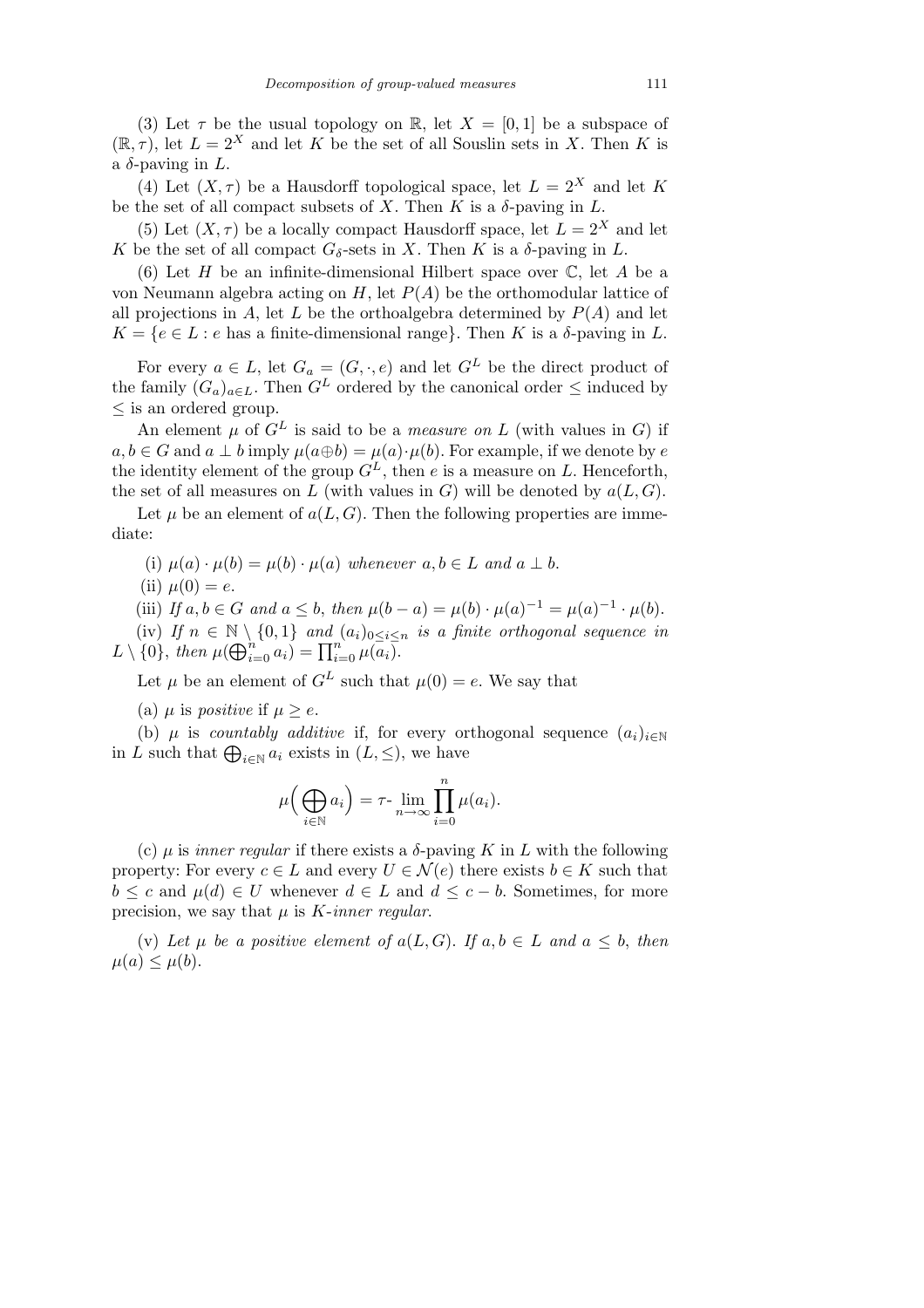If *K* is a *δ*-paving in *L*, we denote by  $\text{ra}_K(L, G)$  the set of all *K*-inner regular measures on *L* (with values in *G*).

Lemma 2.2. *Let K be a δ-paving in L and let µ*1*, µ*<sup>2</sup> *∈* ra*K*(*L, G*)*. Then*

- (a)  $\mu_1^{-1} \in \text{ra}_K(L, G)$ .
- (b)  $\mu_1 \cdot \mu_2 \in \text{ra}_K(L, G)$ .

P r o o f. The statement (a) is trivial. It is also clear that  $\mu = \mu_1 \cdot \mu_2$  is an element of  $a(L, G)$ . Let  $c \in L$  and let  $U \in \mathcal{N}(e)$ . We can choose  $V \in \mathcal{N}(e)$ such that  $V \cdot V \subseteq U$ . Then there exist  $b_1, b_2 \in K$  such that  $b_i \leq c$  and  $\mu_i(d) \in V$  whenever  $d \in L$  and  $d \leq c - b_i$  for  $i = 1, 2$ . Since *K* is a *δ*-paving in *L*, it follows that  $b_1 \vee b_2$  exists in  $(L, \leq)$  and belongs to *K*. Put  $b = b_1 \vee b_2$ . Let *d* ∈ *L* be such that  $d \leq c - b$ . Since  $b_i \leq b \leq c$  ( $i = 1, 2$ ), it follows from [20, property iv, p. 196] that  $c - b \leq c - b_i$ . Then  $\mu(d) = \mu_1(d) \cdot \mu_2(d) \in V \cdot V \subseteq U$ .

EXAMPLES 2.3. (1) Let  $A = (A, +, \cdot, 0)$  be the ring with unity 1 of all 2*×*2 matrices with coefficients in R and let *∗* be the involution on *A* given by the transposition. Then  $(A, *)$  is a Baer *∗*-ring such that the set  $P(A)$  of all the transposition. Then  $(A, *)$  is a Baer  $*$ -ring such that the set  $P(\text{projections in } A \text{ consists of } 0, 1 \text{ and all matrices of the form } \begin{pmatrix} x & y \\ y & 1 \end{pmatrix}$  $\frac{x}{y-1-x}$  with  $x, y \in \mathbb{R}$  and  $x^2 + y^2 = x$ . Since  $P(A)$  is an orthomodular lattice (see [19] or [20]), it determines an orthoalgebra *L*. Let  $G$  be the usual ordered additive topological group of real numbers. For  $f = \begin{pmatrix} x & y \\ y & 1 \end{pmatrix}$  $\left(\begin{array}{c} x & y \\ y & 1-x \end{array}\right)$  in *L*, put  $\mu(f) = x$ . Then  $\mu$  is a positive element of  $a(L, G)$ .

(2) Let *X* be a Polish space, let  $(x_n)_{n\in\mathbb{N}}$  be a sequence of elements of *X*, let  $L = \mathcal{B}(X)$  be the *σ*-complete Boolean subalgebra of  $2^X$  of Borel sets in X and let *G* be the additive lattice topological group derived from the Banach lattice  $(c_0(\mathbb{N}), \leq, \|\cdot\|_{\infty})$ . For every  $B \in L$ , put  $\mu(B) = (2^{-n} \delta_{x_n}(B))_{n \in \mathbb{N}}$ where  $\delta_{x_n}$  denotes the Dirac measure on *L* concentrated at  $x_n$ . Then  $\mu$  is a positive countably additive element of  $\text{ra}_K(L, G)$ , where K is the set of all compact subsets of *X*.

(3) Let  $(\mathbb{C}, V, \langle \cdot, \cdot \rangle)$  be the quadratic space of [20, Example 4, p. 200] and let  $\mathcal{L}_S(V) = \{M : M \text{ is a linear subspace of } V \text{ and } V = M + M^{\perp}\}.$  Then  $(\mathcal{L}_S(V), \subseteq, \perp, 0, V)$  is an orthomodular poset (see [8] or [20]). Let *L* be the orthoalgebra derived from  $\mathcal{L}_S(V)$  and let G be the usual ordered additive topological group of real numbers. Let *f* be a fixed vector of *V* . Then, for every  $M \in L$ , there exists a unique decomposition  $f = f_M + f_{M^{\perp}}$  with  $f_M \in M$  and  $f_{M^{\perp}} \in M^{\perp}$ . For every  $M \in L$ , put  $\mu(M) = \int_{\mathbb{R}} |f_M(x)|^2 dx$ . Then  $\mu$  is a positive element of  $a(L, G)$  which is not countably additive (see [8]).

(4) Let *H* be an infinite-dimensional Hilbert space over  $\mathbb{C}$ , let  $A = B(H)$ be the von Neumann algebra acting on *H* of all bounded linear operators in *H*, let  $\lambda$  be a positive linear form on *A*, let *L* be the orthoalgebra determined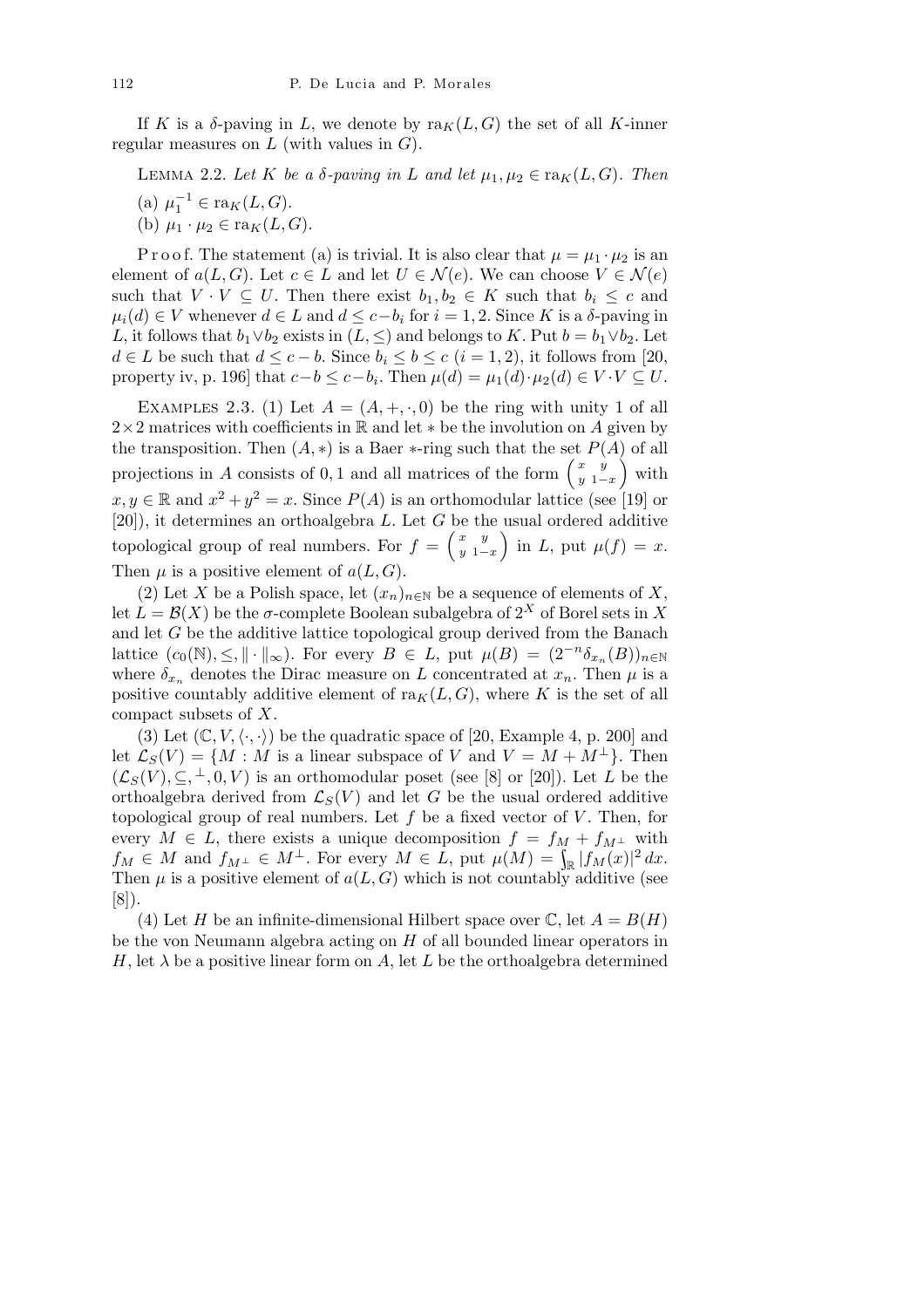by *P*(*A*) and let *G* be the usual ordered multiplicative topological group of non-zero real numbers. For  $f \in L$ , put  $\mu(f) = \exp(\lambda(f))$ . Then  $\mu$  is a positive element of  $a(L, G)$ . Moreover, if  $\lambda$  is normal, then  $\mu$  is countably additive and *K*-inner regular, where  $K = \{f \in L : f \text{ has a finite-dimensional range}\}\$  $(see [13]).$ 

(5) Let  $L = 2^{\mathbb{R}}$  and let  $I = \mathbb{R}_{+}$ . For every  $i \in I$ , let  $G_i$  be the additive group of integers ordered by  $P = N$  and endowed with the discrete topology  $\tau_i$  on  $\mathbb{Z}$ , let *ii* denote the integer part of *i* and let  $J(i)$  be the order interval  $[-[i], [i]]$  in  $(G_i, \leq_N)$ . Let *G* be the direct product of the groups  $G_i$ , let ≤ be the canonical order on *G* induced by  $\leq_N$  and let  $\tau$  be the product topology of the topologies  $\tau_i$ . Then  $G = (\mathbb{Z}^I, +, 0, \leq, \tau)$  is an ordered Hausdorff topological group. For every  $A \in L$ , put  $\mu(A) = (\text{card}(A \cap J(i)))_{i \in I}$ . Then  $\mu$  is a positive countably additive element of *a*(*L, G*).

Let  $\mu$  be a positive element of  $a(L, G)$  and let  $K$  be a  $\delta$ -paving in  $L$ . We say that

(a)  $\mu$  is *K*-*smooth* if, for every subset *D* of  $K \setminus \{0\}$  such that *D*  $\downarrow$  0 in  $(K \setminus \{0\}, \leq),$  we have  $\tau$ -lim<sub>*D*</sub>  $\mu(d) = e$ .

(b)  $\mu$  is *K*-*singular* if  $\mu$  is *K*-inner regular and, for every positive *K*smooth element  $\gamma$  of ra $_K(L, G)$  such that  $\gamma \leq \mu$ , we have  $\gamma = e$ .

For example, *e* is the only positive element of  $ra_K(L, G)$  which is Ksmooth and *K*-singular. The positive measure of Example 2*.*3(2) is *K*smooth. Also, if K is any  $\delta$ -ring of subsets of R, then the positive measure of Example 2*.*3(5) is *K*-smooth.

It is clear that if *K* is a  $\delta$ -paving in *L* and  $\mu_1, \mu_2$  are two positive elements of  $a(L, G)$  which are *K*-smooth, then  $\mu_1 \cdot \mu_2$  is also *K*-smooth.

Lemma 2.4. *Assume that K is a δ-paving in L and G is locally order convex. Let*  $\gamma_1$  *and*  $\gamma_2$  *be two positive elements of*  $a(L, G)$  *such that*  $\gamma_1 \leq \gamma_2$ *. If*  $\gamma_2$  *is K-inner regular*, *then so is*  $\gamma_1$ *.* 

Proof. Let  $c \in L$  and let  $U \in \mathcal{N}(e)$ . Since G is locally order convex, it follows from [7, Lemma 2.3] that there exists  $V \in \mathcal{N}(e)$  such that  $e \leq x \leq y$ and  $y \in V$  imply  $x \in U$ . By the *K*-inner regularity of  $\gamma_2$ , there exists  $b \in K$ such that  $b \leq c$  and  $\gamma_2(d) \in V$  whenever  $d \in L$  and  $d \leq c - b$ . Since  $\gamma_1$  is positive and  $\gamma_1 \leq \gamma_2$ , it follows that  $\gamma_1(d) \in U$  whenever  $d \in L$  and  $d \leq c - b$ .

Lemma 2.5. *Assume that K is a δ-paving in L and G is locally order convex. Let*  $\gamma_1$  *and*  $\gamma_2$  *be two positive elements of*  $a(L, G)$  *such that*  $\gamma_1 \leq \gamma_2$ *. If*  $\gamma_2$  *is K-smooth*, *then so is*  $\gamma_1$ *.* 

Proof. Let *D* be a subset of  $K \setminus \{0\}$  such that  $D \downarrow 0$  in  $(K \setminus \{0\}, \leq)$  and let  $U \in \mathcal{N}(e)$ . Then there exists  $V \in \mathcal{N}(e)$  such that  $e \leq x \leq y$  and  $y \in V$ imply  $x \in U$ . Since  $\gamma_2$  is *K*-smooth, there exists  $d_0 \in D$  such that  $d \in D$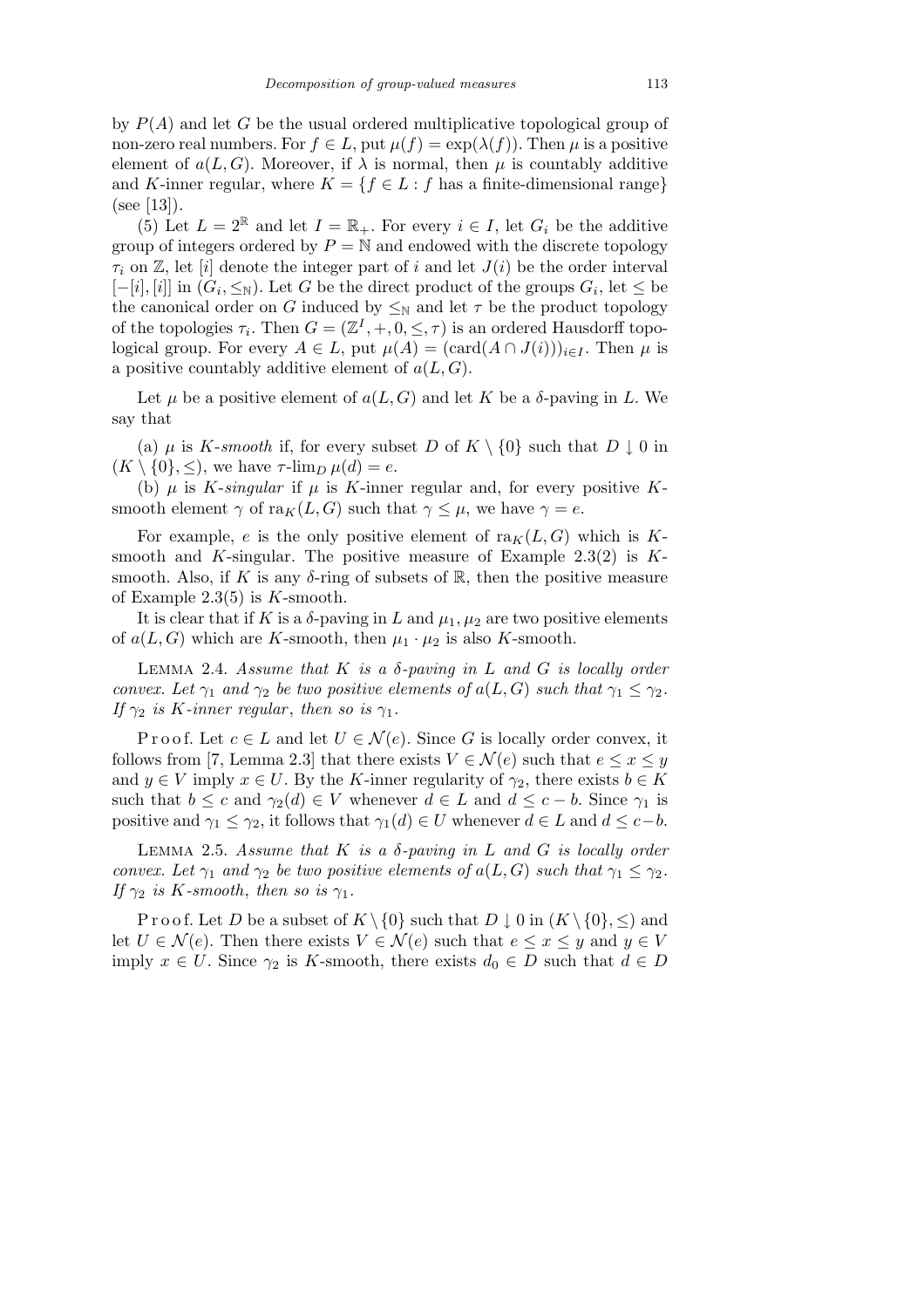and  $d \leq d_0$  imply  $\gamma_2(d) \in V$ . Then the positivity of  $\gamma_1$  and the inequality *γ*<sub>1</sub>  $\leq$  *γ*<sub>2</sub> imply *γ*<sub>1</sub>(*d*)  $\in$  *U* whenever *d*  $\in$  *D* and *d*  $\leq$  *d*<sub>0</sub>. So *τ*-lim<sub>*D*</sub> *γ*<sub>1</sub>(*d*) = *e*.

Theorem 2.6. *Assume that L is a Boolean algebra and G is locally order convex. Let K be a δ-paving in L and let µ be a positive K-smooth element of*  $\text{ra}_K(L, G)$ *. Then*  $\mu$  *is countably additive.* 

P r o o f. It suffices to show that  $\tau$ -lim<sub> $n \to \infty$ </sub>  $\mu(c_n) = e$  for every decreasing sequence  $(c_n)_{n \in \mathbb{N}}$  of elements of *L* such that  $\bigwedge_{n \in \mathbb{N}} c_n = 0$ . Let  $U \in \mathcal{N}(e)$ . Choose  $V \in \mathcal{N}(e)$  such that  $V \cdot V \subseteq U$ . Then there exists  $W \in \mathcal{N}(e)$ such that  $e \leq x \leq y$  and  $y \in W$  imply  $x \in V$ . Moreover, there exists a sequence  $(W_i)_{i \in \mathbb{N}}$  of elements of  $\mathcal{N}(e)$  such that  $W_0 \cdot W_1 \cdot \ldots \cdot W_n \subseteq W$ for all  $n \in \mathbb{N}$ . Using the *K*-inner regularity of  $\mu$  and the assumption that *L* is a Boolean algebra, we can construct inductively a sequence  $(b_i)_{i \in \mathbb{N}}$  of elements of K such that  $b_i \leq c_i \wedge b_{i-1}$  and  $\mu(c_i \wedge b_{i-1} \wedge b'_i) \in W_i$  for all *i* ∈ N, where  $b_{-1} = 1$ . We may suppose that  $b_i \neq 0$  for all  $i \in \mathbb{N}$ . Then  $D = \{b_i : i \in \mathbb{N}\}\$ is a downwards filtering subset of  $K \setminus \{0\}$  such that  $D \downarrow 0$ in  $(K \setminus \{0\}, \leq)$ . By the *K*-smoothness of  $\mu$ , we have  $\tau$ -lim<sub>*i*→∞</sub>  $\mu(b_i) = e$ . Since  $c_n - b_n = c_n \wedge b'_n = c_n \wedge ($ W*<sup>n</sup> i*<sup>*n*</sup></sup> (*b*<sub>*i*</sub></sub> *b*<sub>*i*</sub> *b*<sub>*i*</sub> *b*<sub>*i*</sub> *c*<sub>*n*</sub>  $\wedge$  *b*<sub>*i*</sub><sup>*n*</sup> = *c<sub>n</sub>*  $\wedge$  *b*<sub>*i*</sub><sup>*n*</sup> = *c<sub>n</sub>*  $\wedge$  ( $\vee$ <sub>*i*</sub><sup>*n*</sup> = *c<sub>n</sub>*  $\wedge$  *b*<sub>*i*</sub><sup>*n*</sup> ( $\vee$  *j*<sub>*i*</sub><sup>*n*</sup> =  $\wedge$  *b*<sub>*i*</sub><sup>*n*</sup> ( $\vee$  *j*  $_{i=0}^{n}(c_i \wedge b_{i-1} \wedge b'_i), (c_i \wedge b_{i-1} \wedge b'_i)_{i \in \mathbb{N}}$  is an orthogonal sequence in L and  $\mu$  is a positive element of  $a(L, G)$ , it follows from properties (iii)–(v) that  $e \leq \mu(b_n)^{-1} \cdot \mu(c_n) \leq \prod_{i=0}^n \mu(a_i \wedge b_{i-1} \wedge b'_i) \in W_0 \cdot W_1 \cdot \ldots \cdot W_n \subseteq W$  for all  $n \in \mathbb{N}$ , and therefore  $\mu(b_n)^{-1} \cdot \mu(c_n) \in V$  for all  $n \in \mathbb{N}$ .

Choose  $n_0 \in \mathbb{N}$  such that  $n \in \mathbb{N}$  and  $n \geq n_0$  imply  $\mu(b_n) \in V$ . Then  $\mu(c_n) = \mu(b_n) \cdot (\mu(b_n)^{-1} \cdot \mu(c_n)) \in V \cdot V \subseteq U$  whenever  $n \geq n_0$ .

THEOREM 2.7. *Assume that*  $K$  *is a*  $\delta$ -paving in  $L$  and  $G$  *is quasi-order complete*, *locally order convex and has the property* (oc). *Then*, *for every positive element*  $\mu$  *of*  $\text{ra}_K(L, G)$ , *there exist two positive elements*  $\xi$  *and*  $\eta$  *of*  $ra_K(L, G)$  *with the following properties:* 

- $(\text{a}) \mu = \xi \cdot \eta$ .
- (b) *ξ is K-smooth.*
- (c) *η is K-singular.*

Proof. Set  $\Gamma = {\gamma \in \text{ra}_K(L, G) : \gamma \text{ is positive, } K\text{-smooth and } \gamma \leq \mu}.$ Since  $e \in \Gamma$ ,  $\Gamma$  is non-empty. Let  $\Gamma_0$  be a totally ordered subset of  $(\Gamma, \leq)$ .

Let  $c \in L$ . Then  $D(c) = \{\gamma(c) : \gamma \in \Gamma_0\}$  is a majorized, upwards filter-Let  $c \in L$ . Then  $D(c) = \{ \gamma(c) : \gamma \in T_0 \}$  is a majorized, upwards inter-<br>ing subset of *G*. Since *G* is quasi-order complete,  $\bigvee D(c)$  exists in *G*. Write *γ*<sub>0</sub>(*c*) =  $\bigvee D(c)$  for all *c*  $\in$  *L*. Clearly, *γ*<sub>0</sub> is a positive element of *G*<sup>*L*</sup> such that  $\gamma_0 \leq \mu$  and, in particular,  $\gamma_0(0) = e$ . Since  $(\Gamma_0, \geq)$  is a directed set,  $(\gamma(c))_{\gamma \in (\Gamma_0, \geq)}$  is an increasing net in *G* such that  $\bigvee_{\gamma \in \Gamma_0} \gamma(c) = \gamma_0(c)$  for all  $c \in L$ . Since *G* has the property (oc), it follows from [7, Lemma 3.7] that

(1) 
$$
\gamma_0(c) = \tau \cdot \lim_{\Gamma_0} \gamma(c) \quad \text{for all } c \in L.
$$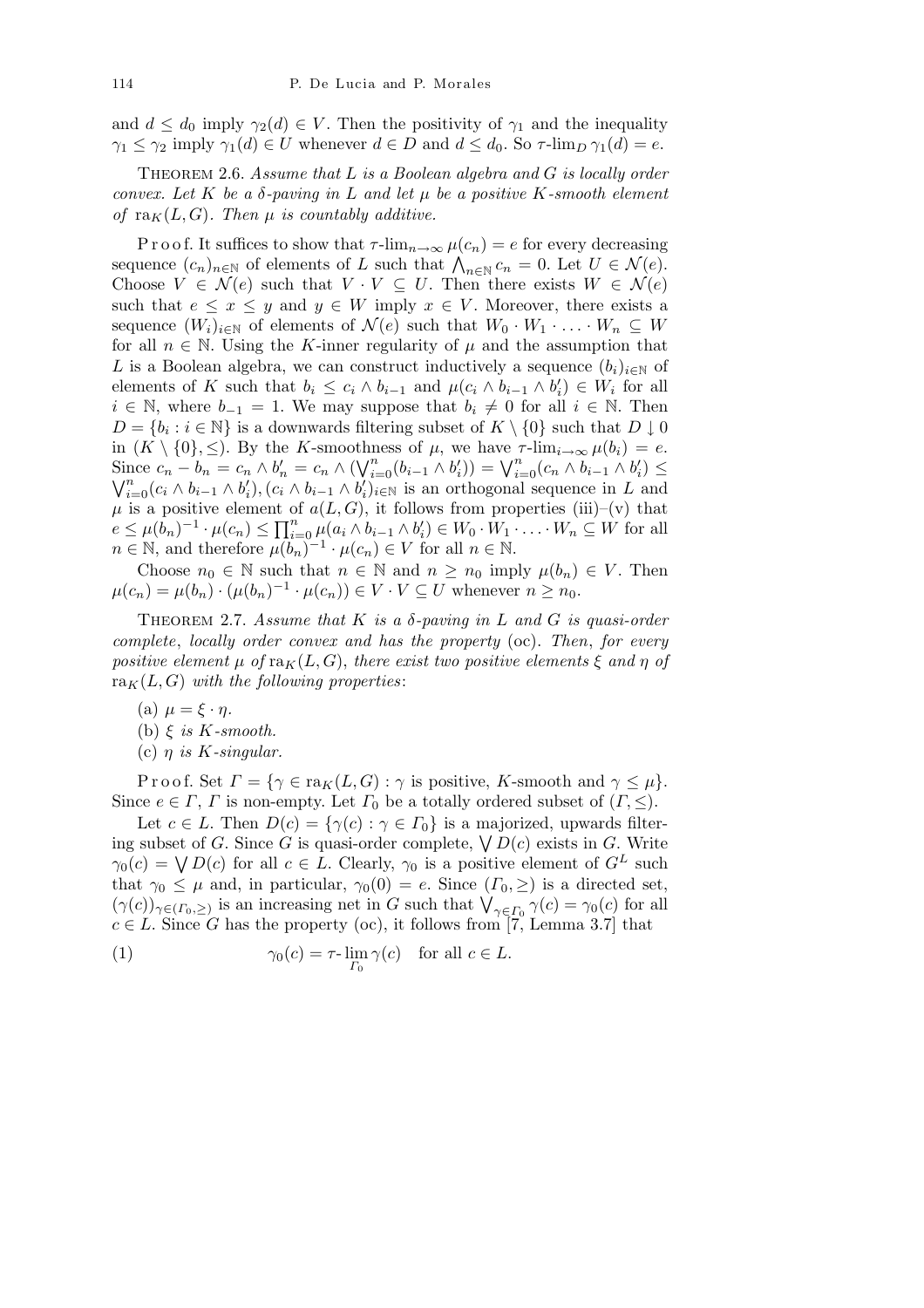We show that  $\gamma_0$  is a measure on *L*. Let  $a, b \in L$  be such that  $a \perp b$ . By (1) we have

$$
\gamma_0(a \oplus b) = \tau \cdot \lim_{\Gamma_0} \gamma(a \oplus b) = \tau \cdot \lim_{\Gamma_0} \gamma(a) \cdot \gamma(b)
$$

$$
= \tau \cdot \lim_{\Gamma_0} \gamma(a) \cdot \tau \cdot \lim_{\Gamma_0} \gamma(b) = \gamma_0(a) \cdot \gamma_0(b).
$$

In particular,  $\gamma_0(1) = \gamma_0(c \oplus c') = \gamma_0(c) \cdot \gamma_0(c')$  for all  $c \in L$ . We show that

(2) 
$$
\gamma_0(c) = \tau \cdot \lim_{\Gamma_0} \gamma(c) \quad \text{uniformly for } c \in L.
$$

Let  $U \in \mathcal{N}(e)$ . Since G is locally order convex, there exists a symmetric order convex neighbourhood *V* of *e* contained in *U*. By (1),  $\gamma_0(1)$  = *τ*- $\lim_{\Gamma_0} \gamma(1)$ . So there exists  $\gamma_1 \in \Gamma_0$  such that  $\gamma \in \Gamma_0$  and  $\gamma \geq \gamma_1$  imply  $\gamma(1) \in V \cdot \gamma_0(1)$  and therefore  $\gamma_0(1) \cdot \gamma(1)^{-1} \in V$ . Let  $c \in L$ . Since  $\gamma(c) \leq \gamma_0(c)$  and  $\gamma(c') \leq \gamma_0(c')$  for all  $\gamma \in \Gamma_0$ , we have  $e \leq \gamma_0(c) \cdot \gamma(c)^{-1} =$  $\gamma_0(1) \cdot \gamma_0(c')^{-1} \cdot \gamma(c') \cdot \gamma(1)^{-1} \leq \gamma_0(1) \cdot \gamma(1)^{-1}$  for all  $\gamma \in \Gamma_0$ . Then  $\gamma \in \Gamma_0$ and  $\gamma \geq \gamma_1$  imply  $\gamma_0(c) \cdot \gamma(c)^{-1} \in V$  and therefore  $\gamma(c) \in U \cdot \gamma_0(c)$  for all  $c \in L$ .

We show that  $\gamma_0$  is *K*-inner regular. Let  $c \in L$  and let  $U \in \mathcal{N}(e)$ . Choose  $V \in \mathcal{N}(e)$  such that  $V^{-1} \cdot V \subseteq U$ . By (2) there exists  $\gamma \in \Gamma_0$  such that  $\gamma(d) \in V \cdot \gamma_0(d)$  for all  $d \in L$ . Since  $\gamma$  is *K*-inner regular, there exists  $b \in K$  such that  $b \leq c$  and  $\gamma(d) \in V$  whenever  $d \in L$  and  $d \leq c - b$ . Then  $\gamma_0(d) = (\gamma_0(d) \cdot \gamma(d)^{-1}) \cdot \gamma(d) \in V^{-1} \cdot V \subseteq U$  whenever  $d \in L$  and  $d \leq c - b$ .

To show that  $\gamma_0$  is an upper bound of  $\Gamma_0$  in  $(\Gamma, \leq)$ , it remains to show that  $\gamma_0$  is *K*-smooth. Let *D* be a downwards filtering subset of  $K \setminus \{0\}$  such that  $D \downarrow 0$  in  $(K \setminus \{0\}, \leq)$ . Let  $U \in \mathcal{N}(e)$ . Choose an element  $V$  of  $\mathcal{N}(e)$  such that  $V^{-1} \cdot V \subseteq U$ . Then, by (2), there exists  $\gamma \in \Gamma_0$  such that  $\gamma(d) \in V \cdot \gamma_0(d)$ for all  $d \in L$ . Since  $\gamma$  is *K*-smooth, there exists  $d_0 \in D$  such that  $d \in D$  and  $d \leq d_0$  imply  $\gamma(d) \in V$ . Then  $\gamma_0(d) = (\gamma_0(d) \cdot \gamma(d)^{-1}) \cdot \gamma(d) \in V^{-1} \cdot V \subseteq U$ whenever  $d \in L$  and  $d \leq d_0$ .

By the Zorn Lemma, the partially ordered set (*Γ, ≤*) contains a maximal element  $\xi$ . Then  $\xi$  is a positive *K*-smooth element of ra $K(L, G)$  such that  $\xi \leq \mu$ . Let  $\eta = \xi^{-1} \cdot \mu$ . Clearly,  $\eta$  is a positive element of  $G^L$  and  $\mu = \xi \cdot \eta$ . By Lemma 2.2,  $\eta$  is an element of ra $_K(L, G)$ . It remains to show that  $\eta$  is *K*-singular. Let  $\gamma$  be a positive *K*-smooth element of ra $_K(L, G)$  such that *γ*  $\leq$  *η*. Then  $\xi \cdot \gamma \leq \mu$  and, by Lemma 2.2,  $\xi \cdot \gamma$  is a positive element of ra<sub>K</sub>(*L, G*) which is *K*-smooth. Then  $\xi \cdot \gamma \in \Gamma$ , and the maximality of  $\xi$ implies that  $\xi \cdot \gamma = \xi$ , and therefore  $\gamma = e$ .

REMARK 2.8. In the same way we can show that  $\eta_1 = \mu \cdot \xi^{-1}$  is a positive element of  $\text{ra}_K(L, G)$  which is *K*-singular. Since  $\mu = \eta_1 \cdot \xi$ , we get a "right" decomposition of *µ*.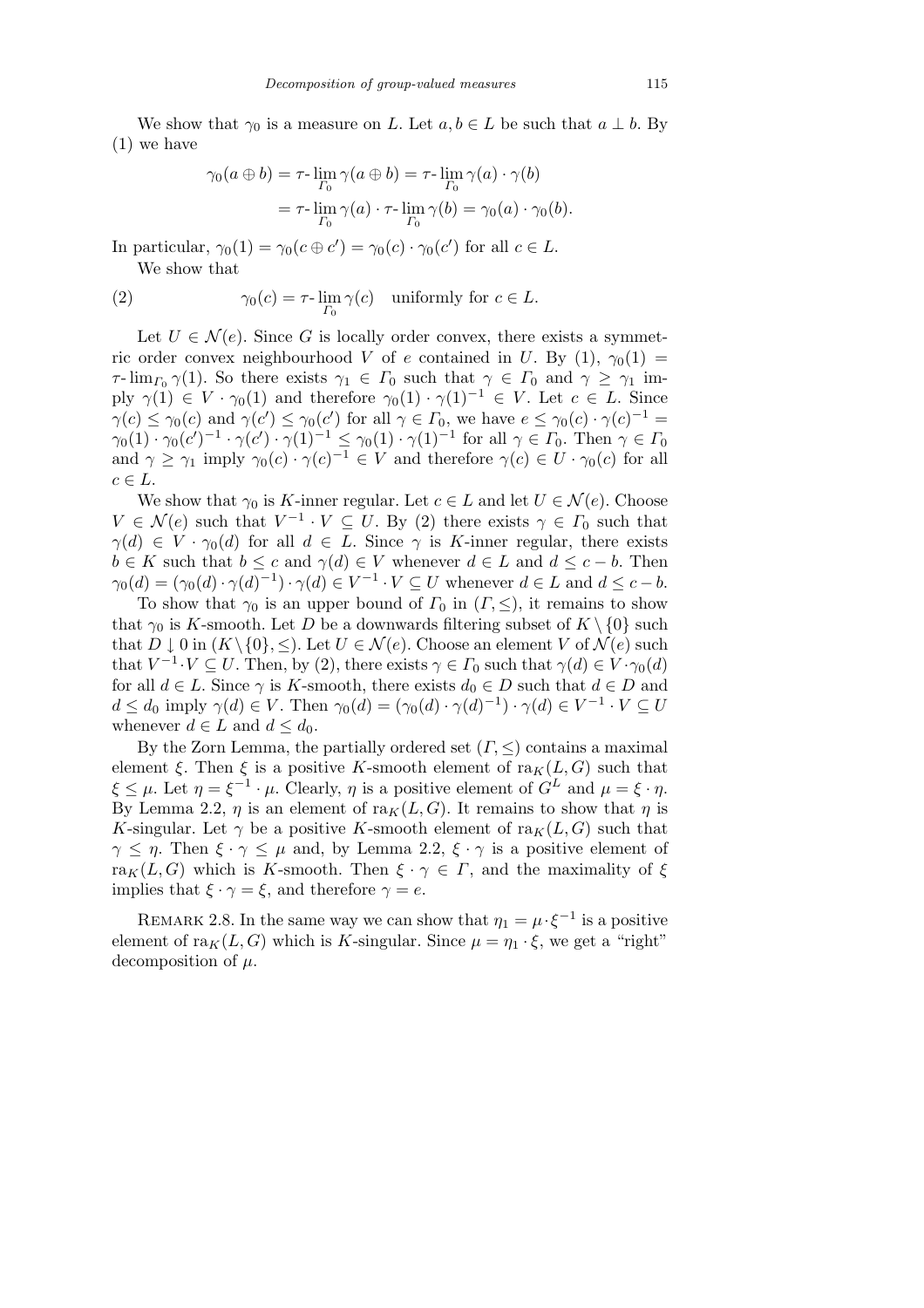Assume that  $H = (H, \cdot, e, \leq)$  is a lattice group. The following properties will be used in proving the subsequent decomposition theorems:

(vi) Let  $z \in H$  be such that  $z = x \cdot y^{-1}$  where x and y are positive *elements of H. Then*  $z^+ \leq x$  *and*  $z^- \leq y$ .

(vii) Let  $x, y \in H$ . Then  $(x \cdot y^{-1})^+ \le |x| \cdot |y|$  and  $(x \cdot y^{-1})^- \le |y| \cdot |x|$ .

We denote by  $ba(L, G)$  the set of all order bounded elements of  $a(L, G)$ . For example, if  $\mu$  is a positive element of  $a(L, G)$ , then  $\mu \in ba(L, G)$ . Clearly, ba( $L, G$ ) is an ordered subgroup of  $(a(L, G), \leq)$  and, moreover, if G is order  $\alpha$ <sup>*C*</sup>,  $G$ ) is an ordered subgroup of  $(a, L, G)$ ,  $\leq$ ) and, moreover, if *G* is order<br>complete, then  $\bigvee_{a \in L} \mu(a)$  and  $\bigwedge_{a \in L} \mu(a)$  exist in *G* for all  $\mu \in ba(L, G)$  (see [17, Theorem 9, p. 14]).

Lemma 2.9. *Assume that L is a Boolean algebra and G is order complete. Then*  $(ba(L, G), \cdot, e, \leq)$  *is a lattice group.* 

P r o o f. Using [5, Lemma 1, p. 292] it suffices to show that, for every  $\mu \in ba(L, G)$ , there exists  $\mu \vee e$  in ba(*L*, *G*).

 $\omega(a|L, G)$ , there exists  $\mu \vee e$  in  $ba(L, G)$ .<br>Define  $\nu(a) = \sqrt{\{\mu(b) : b \in L \text{ and } b \leq a\}}$  for all  $a \in L$ . Then  $\nu$  is a positive element of  $G^L$ . We shall show that  $\nu$  is an element of  $a(L, G)$ . Let  $c, d \in L$  be such that  $c \perp d$ . Using the assumption that *L* is a Boolean algebra, we can deduce the following property:

$$
b \in L
$$
 and  $b \le c \oplus d \Leftrightarrow$  there exist  $c_1, d_1 \in L$  such that  $c_1 \le c, d_1 \le d$   
and  $b = c_1 \oplus d_1$ .

From this and the fact that  $\mu \in a(L, G)$ , we get

$$
\nu(c \oplus d) = \bigvee \{ \mu(b) : b \in L \text{ and } b \le c \oplus d \}
$$
  
=  $\bigvee \{ \mu(c_1 \oplus d_1) : c_1, d_1 \in L, c_1 \le c \text{ and } d_1 \le d \}$   
=  $\bigvee \{ \mu(c_1) \cdot \mu(d_1) : c_1, d_1 \in L, c_1 \le c \text{ and } d_1 \le d \}$   
=  $\bigvee \{ \mu(c_1) : c_1 \in L \text{ and } c_1 \le c \} \cdot \bigvee \{ \mu(d_1) : d_1 \in L \text{ and } d_1 \le d \}$   
=  $\nu(c) \cdot \nu(d).$ 

It remains to show that  $\nu = \mu \vee e$  in ba(*L, G*). Clearly,  $\nu$  is an upper bound of the set  $\{\mu, e\}$  in  $(ba(L, G), \cdot, e, \leq)$ . Let  $\lambda$  be an upper bound of the set  $\{\mu, e\}$  in  $(ba(L, G), \cdot, e, \leq)$ . Then  $\lambda \geq e$  and  $\lambda \geq \mu$ . Let  $a \in L$ . Then, for all  $b \in L$  such that  $b \le a$ , we have, by property (v),  $\lambda(a) \ge \lambda(b) \ge \mu(b)$ , and therefore  $\lambda(a) \geq \nu(a)$ .

Corollary 2.10. *Assume that L is a Boolean algebra and G is order complete. If*  $\mu \in ba(L, G)$ , then  $\mu^+$  and  $\mu^-$  are given respectively by the *formulae*:

(a) 
$$
\mu^+(a) = \bigvee \{ \mu(b) : b \in L \text{ and } b \le a \}
$$
  
(b)  $\mu^-(a) = (\bigwedge \{ \mu(b) : b \in L \text{ and } b \le a \})^{-1}$  for all  $a \in L$ .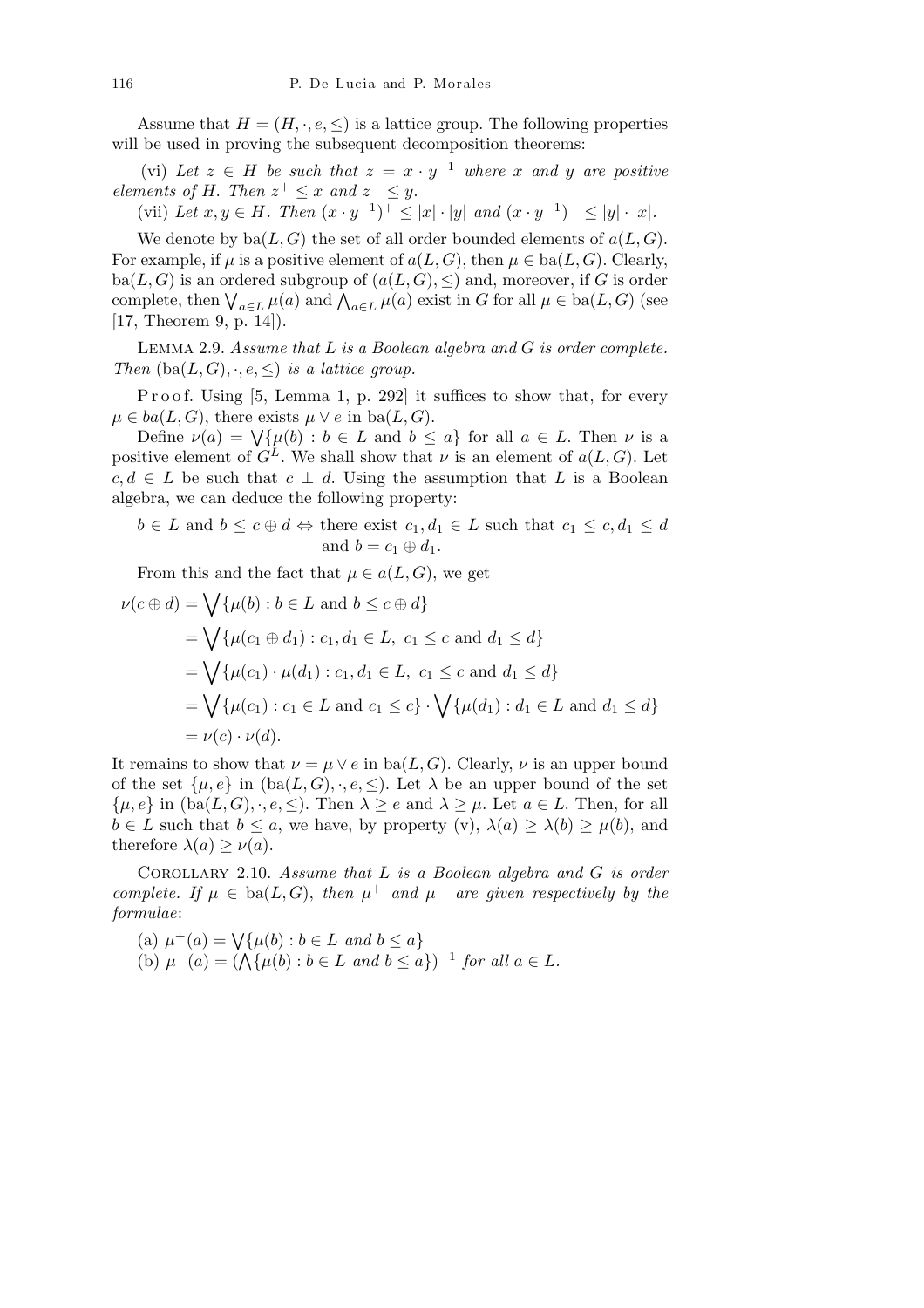P r o o f. (a) follows from the proof of Lemma 2.9 and (b) follows from (a), [4, formula 1*.*3*.*2] and [5, formula (11), p. 292].

First Decomposition Theorem. *Assume that L is a Boolean algebra*, *K is a δ-paving in L and G is order complete*, *locally order convex and has the property* (oc). *Then, for every positive element*  $\mu$  *of*  $\text{ra}_K(L, G)$ *, there exist exactly two positive elements*  $\xi$  *and*  $\eta$  *of*  $\text{ra}_K(L, G)$  *with the following properties*:

 $(a)$   $\mu = \xi \cdot \eta$ .

(b) *ξ is K-smooth.*

(c)  $\eta$  *is K*-singular.

Proof. The existence of the decomposition of  $\mu$  follows from Theorem 2*.*7.

To show the uniqueness, suppose that there exist four positive elements  $\xi_1, \xi_2, \eta_1$  and  $\eta_2$  of ra $_K(L, G)$  such that  $\xi_1$  and  $\xi_2$  are *K*-smooth,  $\eta_1$  and  $\eta_2$  are *K*-singular,  $\mu = \xi_1 \cdot \eta_1$  and  $\mu = \xi_2 \cdot \eta_2$ . Then  $\xi_2^{-1} \cdot \xi_1 = \eta_2 \cdot \eta_1^{-1}$ . From Lemma 2.9 it follows that  $(ba(L, G), \cdot, e, \leq)$  is a lattice group. Then  $\xi_2^{-1} \cdot \xi_1$  belongs to ba(*L*, *G*) and from (vi) it follows that  $(\xi_2^{-1} \cdot \xi_1)^+ = (\eta_2 \cdot \eta_1^{-1})^+ \le \eta_2$  and  $(\xi_2^{-1} \cdot \xi_1)^{-} = (\eta_2 \cdot \eta_1^{-1})^{-} \leq \eta_1$ . Hence, Lemma 2.4 implies that  $(\xi_2^{-1} \cdot \xi_1)^{+}$ and  $(\xi_2^{-1} \cdot \xi_1)^-$  are *K*-inner regular. Moreover, from (vii) it follows that  $(\xi_2^{-1} \cdot \xi_1)^+ \leq |\xi_2^{-1}| \cdot |\xi_1^{-1}| = \xi_2 \cdot \xi_1$  and  $(\xi_2^{-1} \cdot \xi_1)^- \leq |\xi_1^{-1}| \cdot |\xi_2^{-1}| = \xi_1 \cdot \xi_2$ . Then, by Lemma 2.5,  $(\xi_2^{-1} \cdot \xi_1)^+$  and  $(\xi_2^{-1} \cdot \xi_1)^-$  are *K*-smooth. Since  $\eta_2$ and  $\eta_1$  are *K*-singular, it follows that  $(\xi_2^{-1} \cdot \xi_1)^+ = e = (\xi_2^{-1} \cdot \xi_1)^-$ . Then [4, formula 1.3.3] implies that  $\xi_2^{-1} \cdot \xi_1 = e$ . Hence  $\xi_1 = \xi_2$  and therefore  $\eta_1 = \eta_2$ .

The following result will be used in Section 3:

Lemma 2.11. *Assume that L is a Boolean algebra and G is order complete and locally order convex. Let*  $K$  *be a*  $\delta$ -paving in  $L$ *. If*  $\eta_1$  *and*  $\eta_2$  *are two positive elements of*  $\text{ra}_K(L, G)$  *which are K-singular*, *then*  $\eta_1 \cdot \eta_2$  *is also K-singular.*

Proof. Let  $\gamma$  be a positive *K*-smooth element of ra $_K(L, G)$  such that  $\gamma \leq \eta_1 \cdot \eta_2$ . By Lemma 2.9 it follows that  $(ba(L, G), \cdot, e, \leq)$  is a lattice group. Applying [4, Corollary 1.2.17] to this group, we can write  $\gamma = \gamma_1 \cdot \gamma_2$  where *γ*<sup>*i*</sup> is a positive element of *a*(*L, G*) such that  $\gamma_i \leq \eta_i$  for  $i = 1, 2$ . Since *G* is locally order convex, it follows from Lemma 2*.*4 that *γ<sup>i</sup>* is *K*-inner regular  $(i = 1, 2)$ . But  $\gamma_i \leq \gamma$ . Then Lemma 2.5 implies that  $\gamma_i$  is *K*-smooth for  $i = 1, 2$ . Since  $\eta_1$  and  $\eta_2$  are *K*-singular, we conclude that  $\gamma_1 = \gamma_2 = e$ , and therefore  $\gamma = e$ .

**3. A general Boolean decomposition.** In this section we assume that  $L$  is a Boolean algebra and  $K$  is a  $\delta$ -paving in  $L$ .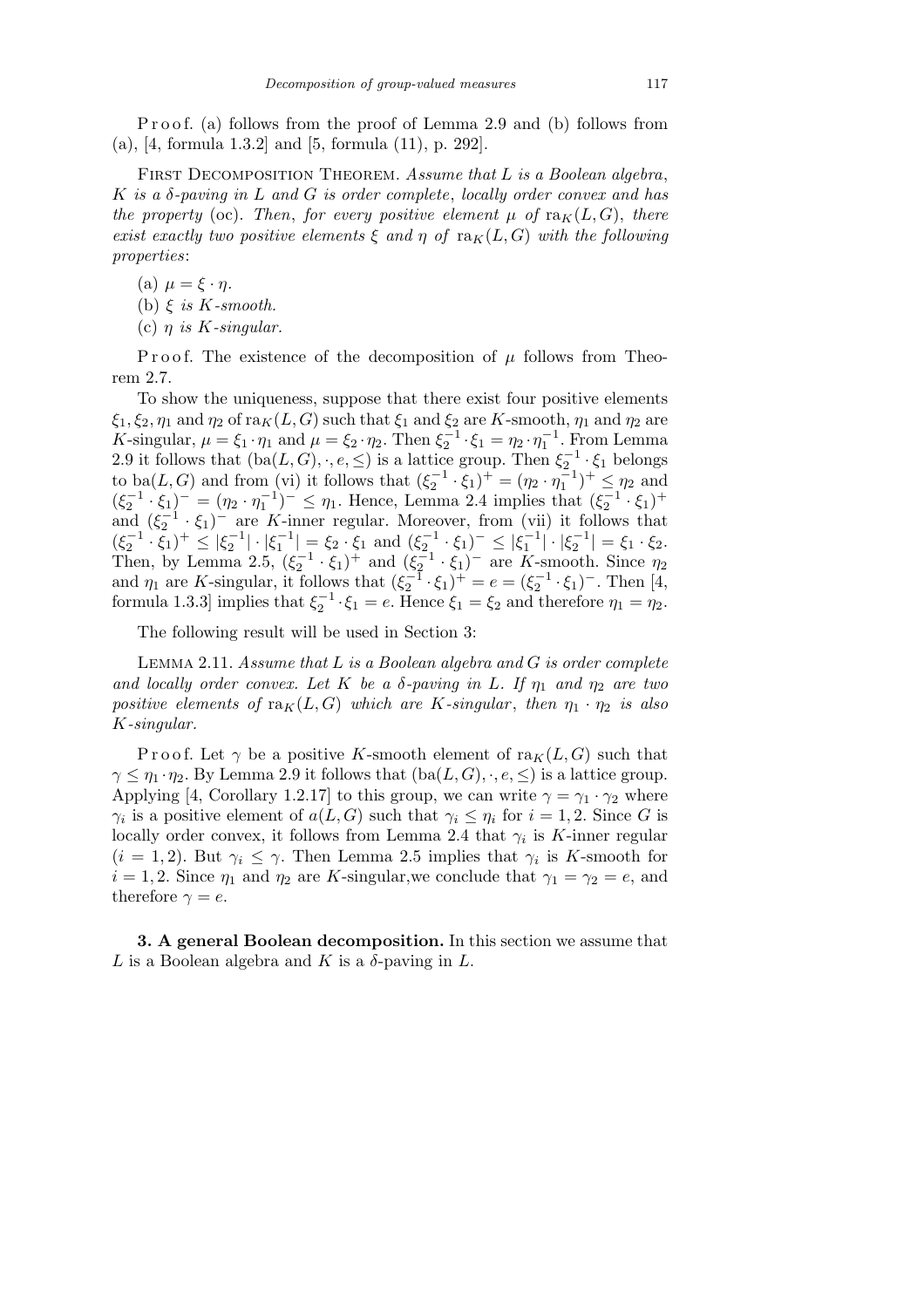If  $G = (G, \cdot, e, \leq, \tau)$  is an ordered Hausdorff topological group, we write  $rba_K(L, G) = ba(L, G) \cap ra_K(L, G).$ 

Before we formulate the following result appearing in [13], we recall that, by the Iwasawa Theorem (see [5]), every order complete lattice group is commutative:

LEMMA 3.1. Let  $G = (G, +, 0, \leq, \tau)$  be a Hausdorff commutative topo*logical lattice group which is order complete and has the property* (oc)*. If V is a sublattice of*  $(G, \leq)$  *and*  $D$  *is a non-empty majorized subset of V*, *then*  $x = \bigvee D$  *exists in G and*  $x \in \overline{V}$ .

P r o o f. The existence of  $\bigvee D$  in *G* follows from the order completeness of *G*. Let  $\mathcal{F}(D)$  denote the set of all finite subsets of *D*. Since  $x = \bigvee D =$ *G*. Let  $\mathcal{F}(D)$  denote the set of an innte subsets of *D*. Since  $x = \sqrt{D} =$ <br>  $\{\sqrt{F} : F \in \mathcal{F}(D)\}$  and  $(\sqrt{F})_{F \in (\mathcal{F}(D), \supseteq)}$  is an increasing net in *G*, the property (oc) implies that  $x = \tau \cdot \lim_{\mathcal{F}(D)} \bigvee F$ . But *V* is a sublattice of (*G*,  $\leq$ ) and  $D \subseteq V$ . Then  $\forall F \in V$  for all  $F \in \mathcal{F}(D)$ . Hence  $x \in \overline{V}$ .

Following Jameson [15], a topological lattice group  $(G, \cdot, e, \leq, \tau)$  satisfies the *condition* (M) if there exists a base for the neighbourhood system  $\mathcal{N}(e)$ consisting of sublattices of  $(G, \leq)$ . For example, let  $(V, \leq)$  be a Riesz space with an Archimedean order unit  $u$  and let  $\tau$  denote the metric topology on *V* induced by  $(x, y) \rightarrow \varrho_u(x-y)$ . Then the additive topological lattice group  $(V, +, 0, \leq, \tau)$  satisfies the condition  $(M)$ .

The following result appears also in [13]:

PROPOSITION 3.2. Let  $G = (G, +, 0, \leq, \tau)$  be a Hausdorff commutative *topological lattice group which is order complete*, *has the property* (oc) *and satisfies the condition* (M)*. If*  $\mu \in \text{rba}_K(L, G)$ *, then*  $\mu^+$  *and*  $\mu^-$  *are K*-*inner regular.*

P r o o f. Let  $c \in L$  and let  $U \in \mathcal{N}(0)$ . Since G satisfies the condition  $(M)$ , there exists  $V \in \mathcal{N}(0)$  such that  $\overline{V} \subseteq U$  and V is a sublattice of  $(G, \leq)$ . From the *K*-inner regularity of  $\mu$ , it follows that there exists  $b \in K$  such that  $b \leq c$  and  $\mu(d) \in V$  whenever  $d \in L$  and  $d \leq c - b$ . In particular, *{* $\mu$ (*a*) : *a* ∈ *L* and *a* ≤ *d*} ⊆ *V* for all *d* ∈ *D* and *d* ≤ *c* − *b*.

Since  $\mu \in \text{ba}(L, G)$ , it follows from Corollary 2.10 and Lemma 3.1 that since  $\mu \in \text{ba}(L, G)$ , it follows from Coronary 2.10 and Lemma 3.1 that<br>  $\mu^+(d) = \bigvee \{ \mu(a) : a \in L \text{ and } a \leq d \} \in \overline{V} \subseteq U$  whenever  $d \in L$  and  $d \leq c-b$ .

The *K*-inner regularity of  $\mu^-$  follows from the above result, Lemma 2.2 and [4, formula 1*.*3*.*2].

Let  $G = (G, \cdot, e, \leq, \tau)$  be an ordered Hausdorff topological group which is order complete and let  $\mu \in ba(L, G)$ . We say that

(a)  $\mu$  is *K*-*smooth* if  $\mu^+$  and  $\mu^-$  are *K*-smooth.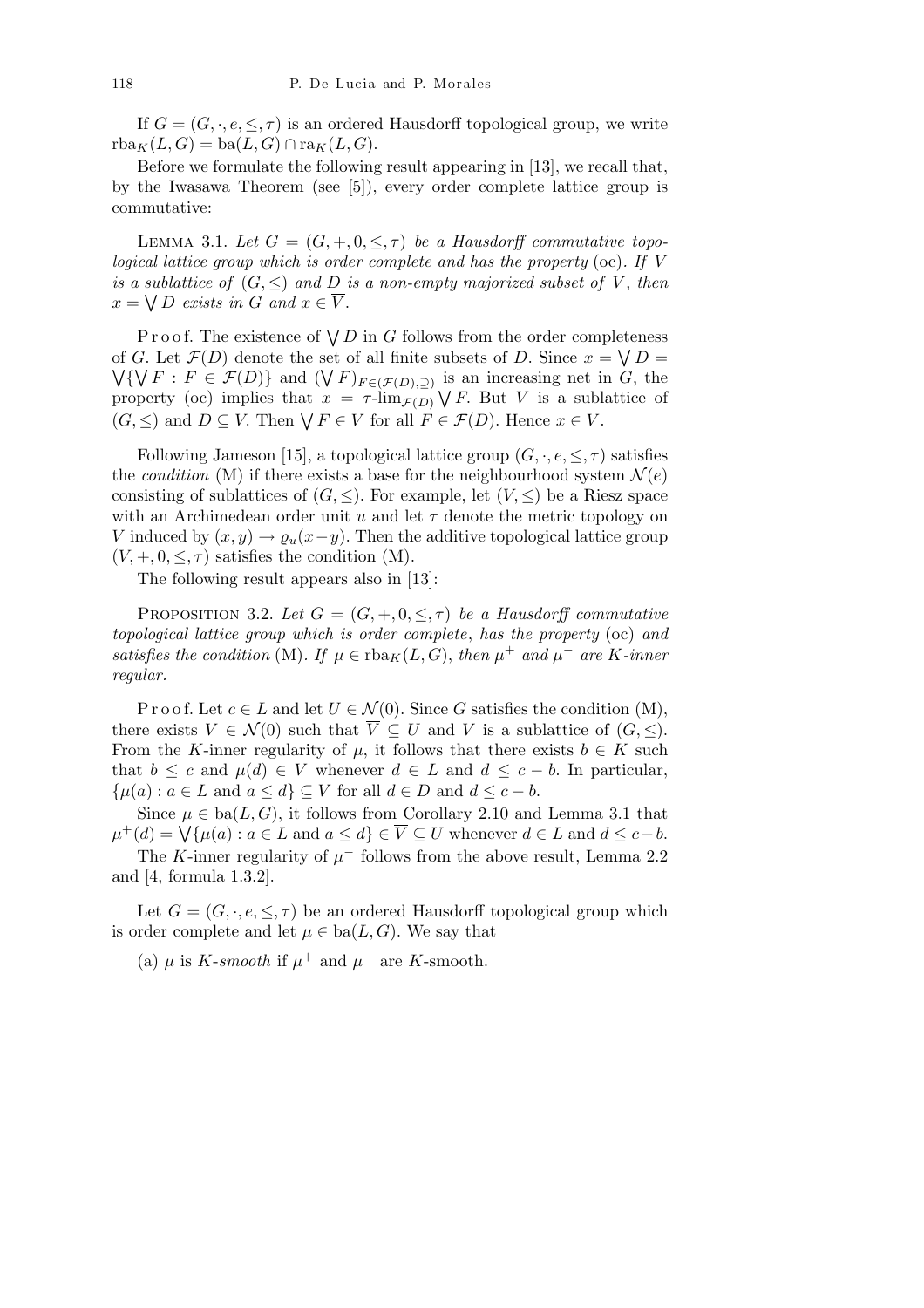(b)  $\mu$  is *K*-*singular* if  $\mu$  is *K*-inner regular and, for every pair  $\gamma_1$  and  $\gamma_2$  of positive *K*-smooth elements of  $\text{ra}_K(L, G)$  such that  $\gamma_1 \leq \mu^+$  and  $\gamma_2 \leq \mu^-$ , we have  $\gamma_1 = \gamma_2 = e$ .

Clearly, if  $\mu$  is *K*-smooth, then so is  $|\mu|$ .

LEMMA 3.3. Let  $G = (G, +, 0, \leq, \tau)$  be a Hausdorff commutative topolog*ical lattice group which is order complete*, *has the property* (oc) *and satisfies the condition* (M). If  $\mu \in \text{rba}_K(L, G)$  *is K*-smooth and *K*-singular, then  $\mu = 0.$ 

Proof. This follows immediately from the definitions and Proposition 3*.*2.

The following result generalizes [2, Theorem 6, p. 591]:

THEOREM 3.4. Let  $G = (G, +, 0, \leq, \tau)$  be a Hausdorff commutative topo*logical lattice group which is order complete*, *locally order convex* , *has the property* (oc) *and satisfies the condition* (M), *and let µ be an element of* rba<sub>K</sub> $(L, G)$ *. If*  $\mu$  *is K-smooth, then*  $\mu$  *is countably additive.* 

P r o o f. By Lemma 2.9 and [4, formula 1.3.3] we can write  $\mu = \mu^+ - \mu^-$ , where  $\mu^+$  and  $\mu^-$  are positive elements of  $a(L, G)$ . Moreover, Proposition 3.2 implies that  $\mu^+$  and  $\mu^-$  are *K*-inner regular. Since  $\mu$  is *K*-smooth, it follows that so are  $\mu^+$  and  $\mu^-$ . Then, by Theorem 2.6,  $\mu^+$  and  $\mu^-$  are countably additive. Therefore  $\mu$  is countably additive.

SECOND DECOMPOSITION THEOREM. Let  $G = (G, +, 0, \leq, \tau)$  be a Haus*dorff commutative topological lattice group which is order complete*, *locally order convex* , *has the property* (oc) *and satisfies the condition* (M)*. Then*, *for every element*  $\mu$  *of*  $\text{rba}_K(L, G)$ , *there exist exactly two elements*  $\xi$  *and η of*  $\text{rba}_K(L, G)$  *with the following properties*:

- (a)  $\mu = \xi + \eta$ .
- (b)  $\xi$  *is*  $K$ *-smooth.*
- (c) *η is K-singular.*

P r o o f. We first show the existence of the decomposition.

From Lemma 2*.*9, [4, formula 1*.*3*.*3] and Proposition 3*.*2, we can write  $\mu = \mu^+ - \mu^-$ , where  $\mu^+$  and  $\mu^-$  are positive elements of ra $_K(L, G)$ . By the First Decomposition Theorem there exist four positive elements  $\xi_1, \xi_2, \eta_1$ and  $\eta_2$  of ra $_K(L, G)$  such that  $\xi_1$  and  $\xi_2$  are *K*-smooth,  $\eta_1$  and  $\eta_2$  are *K*singular,  $\mu^+ = \xi_1 + \eta_1$  and  $\mu^- = \xi_2 + \eta_2$ . Since *G* is commutative, we have  $\mu = (\xi_1 - \xi_2) + (\eta_1 - \eta_2)$ . Clearly,  $\xi_1 - \xi_2, \eta_1 - \eta_2 \in ba(L, G)$ , and it follows from Lemma 2.2 that  $\xi_1 - \xi_2$  and  $\eta_1 - \eta_2$  are *K*-inner regular. So  $\xi_1 - \xi_2, \eta_1 - \eta_2 \in \text{rba}_K(L, G)$ . On the other hand, from property (vi) and Lemma 2.5 it follows that  $\xi_1 - \xi_2$  is *K*-smooth. Finally, to show that  $\eta_1 - \eta_2$  is *K*-singular, let  $\gamma_1$  and  $\gamma_2$  be two positive *K*-smooth elements of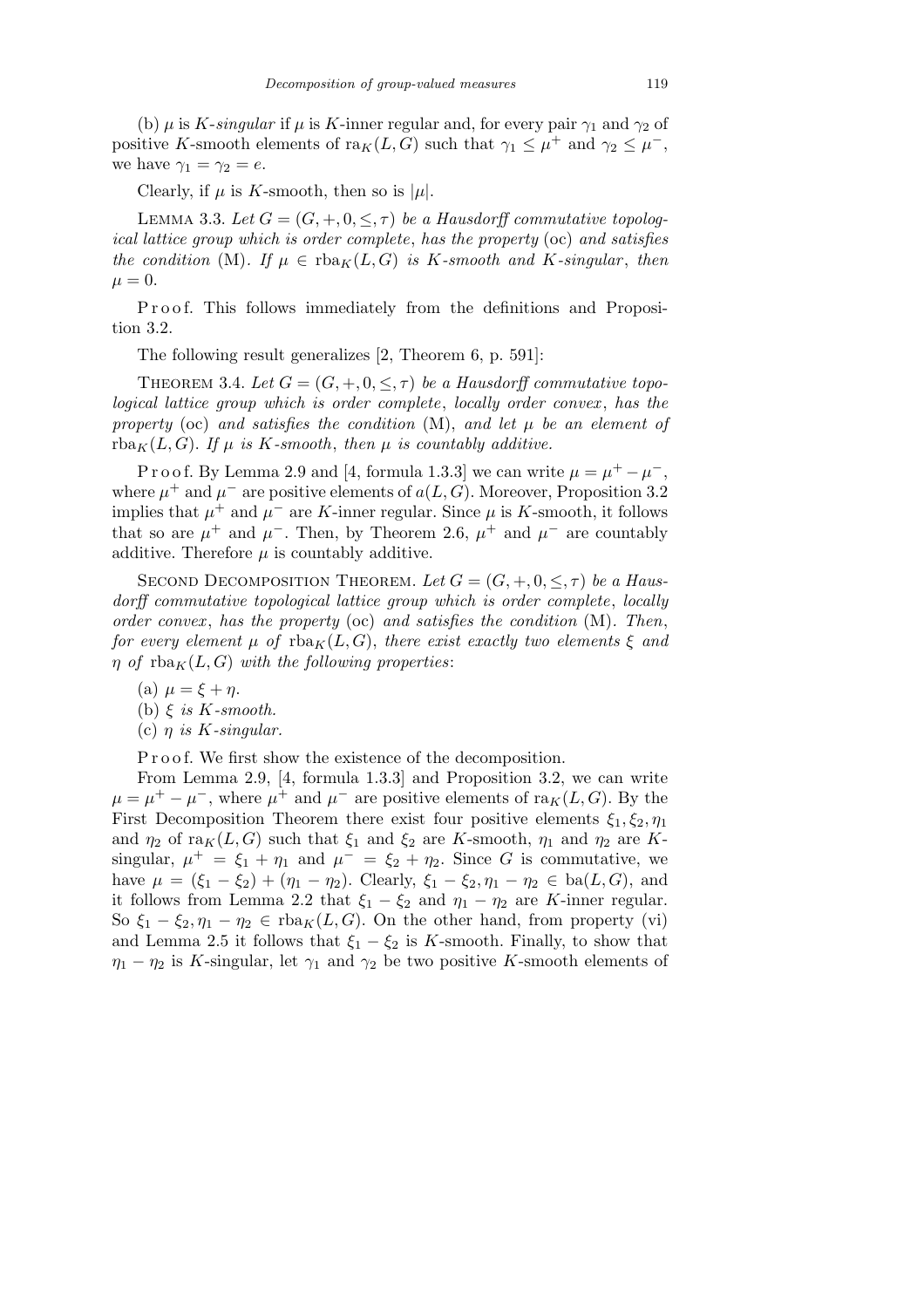ra<sub>K</sub>(*L*, *G*) such that  $\gamma_1 \leq (\eta_1 - \eta_2)^+$  and  $\gamma_2 \leq (\eta_1 - \eta_2)^-$ . By (vii) we have  $(\eta_1 - \eta_2)^+ \leq \eta_1$  and  $(\eta_1 - \eta_2)^- \leq \eta_2$ . Since  $\eta_1$  and  $\eta_2$  are *K*-singular, we get  $\gamma_1 = 0$  and  $\gamma_2 = 0$ .

Now we show the uniqueness of the decomposition.

Suppose that there exist  $\xi_1, \xi_2, \eta_1, \eta_2 \in \text{rba}_K(L, G)$  such that  $\xi_1$  and *ξ*<sub>2</sub> are *K*-smooth,  $\eta_1$  and  $\eta_2$  are *K*-singular and  $\mu = \xi_1 + \eta_1 = \xi_2 + \eta_2$ . Then  $\xi_1 - \xi_2 = \eta_2 - \eta_1$ , and for  $i = 1, 2$ ,  $|\xi_i|$  and  $|\eta_i|$  are positive elements of  $\text{tra}_{K}(L, G)$  such that  $|\xi_i|$  is *K*-smooth. Since, by (vii),  $(\xi_1 - \xi_2)^{+}$ ,  $(\xi_1 - \xi_2)^{-} \leq$  $|\xi_1| + |\xi_2|$ , it follows from Lemma 2.5 that  $\xi_1 - \xi_2$  is *K*-smooth. On the other hand, since  $\eta_i$  is *K*-singular, Proposition 3.2 implies that  $\eta_i^+$  and  $\eta_i^-$  are *K*-singular, and therefore, by Lemma 2.11, it follows that  $|\eta_i|$  is *K*-singular for  $i = 1, 2$ . Again, by Lemma 2.11,  $|\eta_1| + |\eta_2|$  is *K*-singular. We show that  $\eta_2 - \eta_1$  is *K*-singular. Let  $\gamma_1$  and  $\gamma_2$  be two positive *K*-smooth elements of  $\text{ra}_K(L, G)$  such that  $\gamma_1 \leq (\eta_2 - \eta_1)^+$  and  $\gamma_2 \leq (\eta_2 - \eta_1)^-$ . Then, by formula (vii), we have  $\gamma_1, \gamma_2 \leq |\eta_1| + |\eta_2|$  and therefore  $\gamma_1 = 0$  and  $\gamma_2 = 0$ . So  $\xi_1 - \xi_2$  is a *K*-smooth and *K*-singular element of rba<sub>*K*</sub>(*L, G*)*.* By Lemma 3.3,  $\xi_1 - \xi_2 = 0$  and therefore  $\xi_1 = \xi_2$ . This implies that  $\eta_1 = \eta_2$ .

REMARK 3.5. Using the results established in [7] it is easy to verify that the Second Decomposition Theorem generalizes the classical first Aleksandrov Decomposition Theorem [2, Theorem 3, pp. 618–619].

**4. Yosida–Hewitt decomposition of an inner regular measure.** Let *X* be a non-empty set, let  $2^X$  be the Boolean algebra of all subsets of X and let *F* be a  $\delta$ -paving in  $2^X$  containing *X*. Then the pair  $(X, \mathcal{F})$  is called, following Aleksandrov [1], a *space*. The elements of *F* are called *closed sets* in *X* and their complements are called *open sets* in *X*. For example, if  $(X, \tau)$ is a topological space and  $\mathcal{F} = \{F \subseteq X : F = f^{-1}(0) \text{ for some continuous }\}$ function *f* from *X* into  $\mathbb{R}$ , then  $(X, \mathcal{F})$  is a space.

A space  $(X, \mathcal{F})$  is said to be *Lindelöf* if every covering of X by open sets in *X* contains a countable subcovering. For example, if  $(X, \tau)$  is a Souslin space and  $\mathcal{F} = \{F \subseteq X : X \setminus F \in \tau\}$ , then  $(X, \mathcal{F})$  is a Lindelöf space.

We note that in [2, Theorem 9, p. 592] it is shown that in every normal and non-bicompact space  $(X, \mathcal{F})$  there exists an element  $\mu \in \text{rba}_{\mathcal{F}}(L, \mathbb{R})$ which is not  $\mathcal{F}$ -smooth, where *L* is the Boolean subalgebra of  $2^X$  generated by  $\mathcal F$ . Then, considering this element  $\mu$ , the Second Decomposition Theorem gives a non-trivial decomposition for *µ.*

Let *L* be an orthoalgebra, let  $G = (G, \cdot, e, \tau)$  be a Hausdorff topological group and let  $\mu$  be an element of  $G^L$  such that  $\mu(0) = e$ . We say that  $\mu$  is *s*-*bounded* if, for every orthogonal sequence  $(a_i)_{i \in \mathbb{N}}$  of elements of *L*, we have  $\tau$ -lim<sub>*i*→∞</sub>  $\mu(a_i) = e$ . For example, the measure given by Example 2.3(3) is *s*-bounded. We will denote by  $sa(L, G)$  (resp.  $ca(L, G)$ ) the set of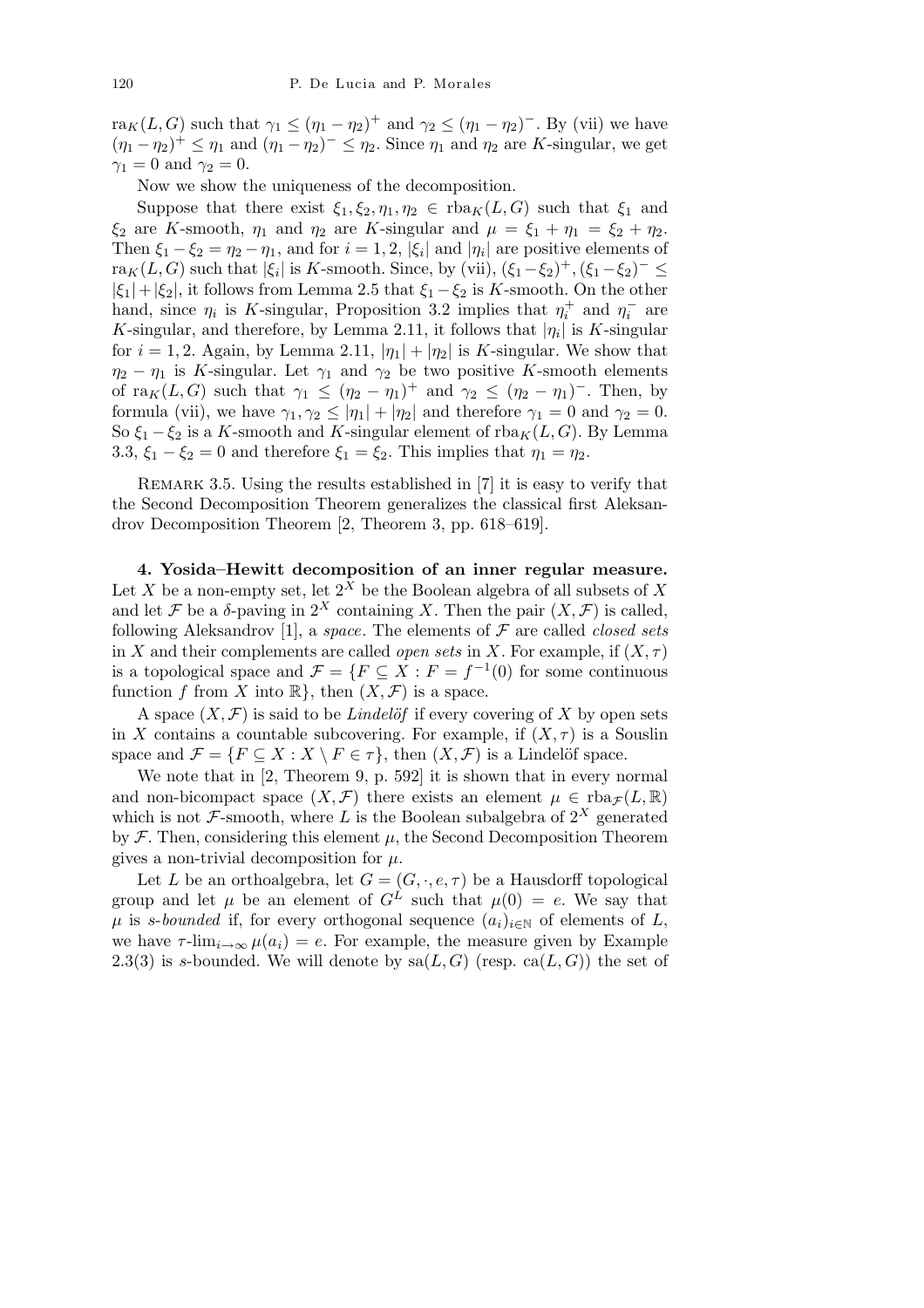all *s*-bounded (resp. countably additive) measures on *L* (with values in *G*). Clearly, if  $\mu_1, \mu_2 \in \text{sa}(L, G)$ , then  $\mu_1^{-1}, \mu_1 \cdot \mu_2 \in \text{sa}(L, G)$ .

LEMMA 4.1. Let L be an orthoalgebra and let  $G = (G, \cdot, e, \leq, \tau)$  be an *ordered Hausdorff topological group which is quasi-order complete and has the property* (oc). If  $\mu$  *is a positive element of*  $a(L, G)$ , *then*  $\mu$  *is s-bounded.* 

P r o o f. Let  $(a_i)_{i \in \mathbb{N}}$  be an orthogonal sequence in *L*. For every  $n \in \mathbb{N}$ , put  $x_n = \prod_{i=0}^n \mu(a_i)$ . Since  $\mu$  is positive, it follows that  $(x_n)_{n \in \mathbb{N}}$  is an increasing sequence in *G*. Moreover, the set  $\{x_n : n \in \mathbb{N}\}$  is an upwards filtering subset of *G* majorized by  $\mu(1)$ . Since *G* is quasi-order complete,  $x = \bigvee_{n \in \mathbb{N}} x_n$ exists in *G*. Then, by the property (oc), we get  $x = \tau$ -lim<sub> $n \to \infty} x_n$ . Since</sub>  $\mu(a_n) = x_n \cdot x_{n-1}^{-1}$  with  $x_{-1} = e$ , it follows that  $\tau$ - $\lim_{n \to \infty} \mu(a_n) = x \cdot x^{-1} = e$ .

COROLLARY 4.2. Let L be a Boolean algebra and let  $G = (G, \cdot, e, \leq, \tau)$ *be an ordered Hausdorff topological group which is order complete and has the property* (oc). Then every element  $\mu$  of ba( $L, G$ ) is *s*-bounded.

P r o o f. This follows immediately from Lemmas 2*.*9 and 4*.*1 and [4, formula 1*.*3*.*3].

**LEMMA 4.3.** Let L be a Boolean algebra and let  $G = (G, +, 0, \leq, \tau)$  be a *Hausdorff commutative topological lattice group which is order complete*, *has the property* (oc) *and satisfies the condition* (M)*. If*  $\mu \in ba(L, G) \cap ca(L, G)$ , *then*  $\mu^+$  *and*  $\mu^-$  *are countably additive.* 

Proof. It suffices to show the countable additivity of  $\mu^+$ . Let  $(c_n)_{n\in\mathbb{N}}$ be a decreasing sequence of elements of *L* such that  $\bigwedge_{n\in\mathbb{N}} c_n = 0$ . It remains to show that  $\tau$ -lim<sub> $n\to\infty$ </sub>  $\mu^+(c_n) = 0$ . Let  $U \in \mathcal{N}(0)$ . Since G satisfies the condition (M), there exists  $V \in \mathcal{N}(0)$  such that  $\overline{V} \subseteq U$  and V is a sublattice of  $(G, \le)$ . By [23, Lemma 1], there exists  $n_0 \in \mathbb{N}$  such that  $a \in L$  and  $a \leq c_{n_0}$ imply  $\mu(a) \in V$ . So  $\{\mu(a) : a \in L \text{ and } a \leq c_{n_0}\} \subseteq V$ . Let  $n \in \mathbb{N}$  be such that  $n \ge n_0$ . Since  $\{\mu(a) : a \in L \text{ and } a \le c_n\} \subseteq \{\mu(a) : a \in L \text{ and } a \le c_{n_0}\}\$ and  $n \geq n_0$ . Since  $\{\mu(a) : a \in L \text{ and } a \leq c_n\} \subseteq \{\mu(a) : a \in L \text{ and } a \leq c_{n_0}\}\$  and  $\mu \in \text{ba}(L, G)$ , it follows from Lemma 3.1 that  $\mu^+(c_n) = \bigvee \{\mu(a) : a \in L \text{ and } a \leq c_n\}$  $a \leq c_n$ ,  $\in \overline{V} \subseteq U$ , and therefore  $\tau$ -lim<sub> $n \to \infty$ </sub>  $\mu^+(c_n) = 0$ .

LEMMA 4.4. Let L be a Boolean algebra, let  $G = (G, \cdot, e, \leq, \tau)$  be an *ordered Hausdorff topological group which is locally order convex and let µ be a positive element of*  $ca(L, G)$ *. If*  $\gamma$  *is a positive element of*  $a(L, G)$  *such that*  $\gamma \leq \mu$ *, then*  $\gamma$  *is countably additive.* 

Proof. Let  $(c_n)_{n\in\mathbb{N}}$  be a decreasing sequence of elements of *L* such *F r* 001. Let  $(c_n)_{n \in \mathbb{N}}$  be a decreasing sequence of elements of *L* such that  $Λ_{n \in \mathbb{N}} c_n = 0$ . It suffices to show that  $τ$ -lim<sub>*n*→∞</sub>  $γ(c_n) = e$ . Let *U* ∈  $\mathcal{N}(e)$ . Since *G* is locally order convex, there exists  $V \in \mathcal{N}(e)$  such that  $e \leq x \leq y$  and  $y \in V$  imply  $x \in U$ . But  $\mu$  is countably additive. Then *τ*-lim<sub>*n*→∞</sub>  $\mu(c_n) = e$ . So there exists  $n_0 \in \mathbb{N}$  such that  $n \in \mathbb{N}$  and  $n \geq n_0$  $\text{imply } \mu(c_n) \in V. \text{ Hence } \gamma(c_n) \in U \text{ whenever } n \geq n_0.$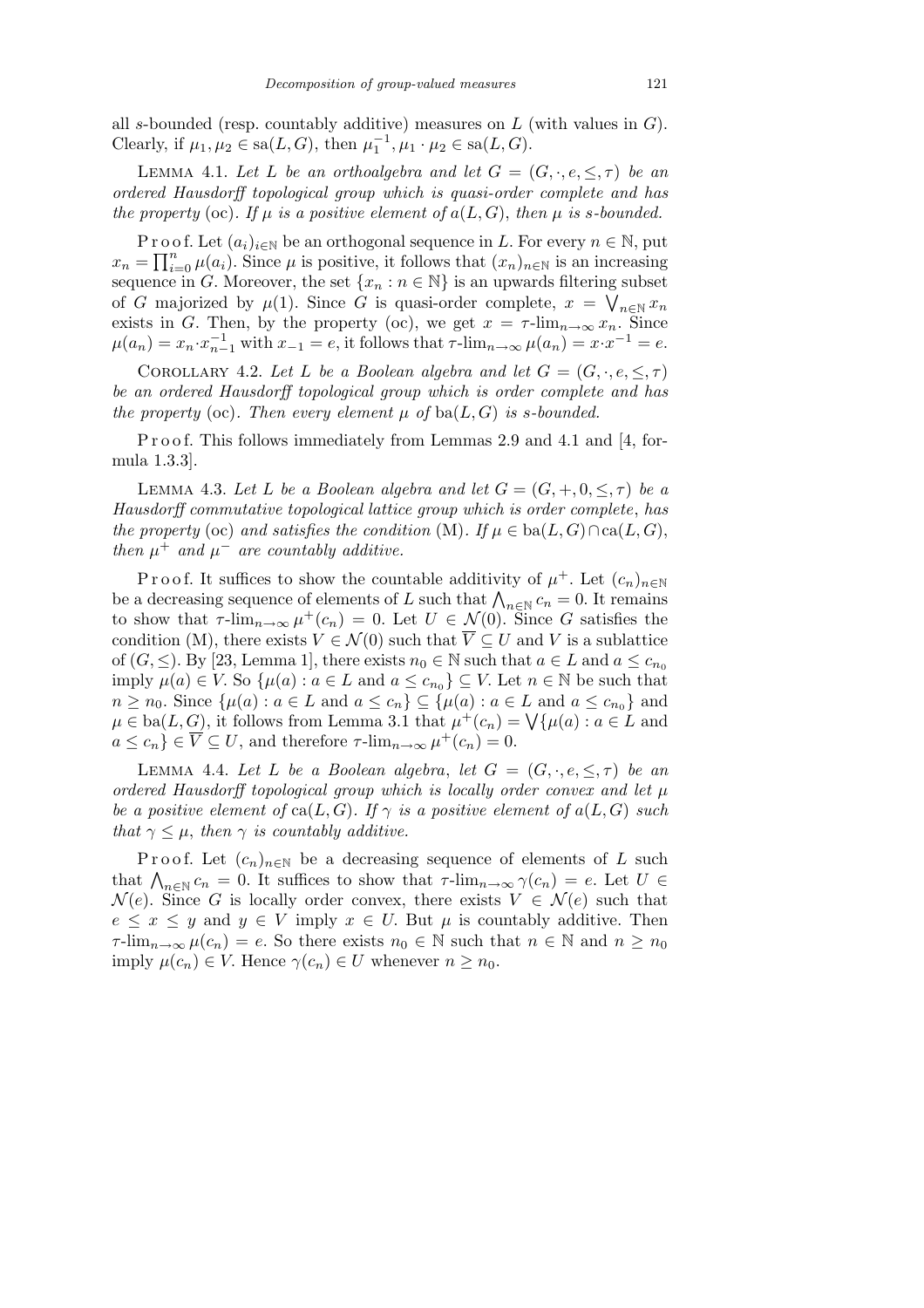Let *L* be an orthoalgebra, let  $G = (G, \cdot, e, \leq, \tau)$  be an ordered Hausdorff topological group and let  $\mu$  be a positive element of  $a(L, G)$ . We say that  $\mu$  is *purely finitely additive* if, for every positive element  $\gamma$  of ca( $L, G$ ) such that  $\gamma \leq \mu$ , we have  $\gamma = e$ . For example, let *H* be a separable infinite-dimensional Hilbert space over  $\mathbb{C}$ , let  $(\varphi_n)_{n\in\mathbb{N}}$  be an orthonormal base of *H*, let *L* be the orthoalgebra determined by  $P(B(H))$  and let LIM denote the Banach limit on  $\ell^{\infty}(\mathbb{N})$ . For every  $f \in L$ , put  $\mu(f) = \text{LIM}((\|f\varphi_n\|)_{n \in \mathbb{N}})$ . Then it is easy to see that  $\mu$  is a positive element of  $a(L, \mathbb{R})$  which is purely finitely additive.

Now assume that *L* is a Boolean algebra and *G* is order complete. Then an element  $\mu$  of ba $(L, G)$  is said to be *purely finitely additive* if  $\mu^+$  and  $\mu^-$  are purely finitely additive. For example, let  $L = 2^{\mathbb{Z}}$ , let  $M^+({\mathbb{Z}}) =$  $\{\mu \in a(L, \mathbb{R}) : \mu \text{ takes only the values 0 and 1} \}$  and let  $M(\mathbb{Z}) = \{\mu = \mu\}$  $\mu_1 - \mu_2 : \mu_1, \mu_2 \in M^+(\mathbb{Z})\}$ . We note that an element  $\mu \in M^+(\mathbb{Z}) \setminus \{0\}$  is countably additive if and only if there exists  $k \in \mathbb{Z}$  such that  $\mu({k}) = 1$ . Let  $\mu = \mu_1 - \mu_2$  be an element of  $M(\mathbb{Z})$  such that  $\mu_1({k}) = \mu_2({k}) = 0$ for all  $k \in \mathbb{Z}$ . Then  $\mu$  is purely finitely additive.

LEMMA 4.5. Let L be a Boolean algebra, let  $G = (G, \cdot, e, \leq, \tau)$  be an *ordered Hausdorff topological group which is order complete and locally order convex and let*  $\mu_1$  *and*  $\mu_2$  *be two positive elements of*  $a(L, G)$ *. If*  $\mu_1$  *and*  $\mu_2$ are purely finitely additive, then so is  $\mu_1 \cdot \mu_2$ .

Proof. Let  $\gamma$  be a positive element of ca(*L, G*) such that  $\gamma \leq \mu_1 \cdot \mu_2$ . Consider the lattice group  $(ba(L, G), \cdot, e, \leq)$ . Then, by [4, Corollary 1*.*2*.*17] we can write  $\gamma = \gamma_1 \cdot \gamma_2$  where  $\gamma_1$  and  $\gamma_2$  are positive elements of  $a(L, G)$ such that  $\gamma_1 \leq \mu_1$  and  $\gamma_2 \leq \mu_2$ . Since  $\gamma_1, \gamma_2 \leq \gamma$ , it follows from Lemma 4.4 that  $\gamma_1$  and  $\gamma_2$  are countably additive. But  $\mu_1$  and  $\mu_2$  are purely finitely additive. Then  $\gamma_1 = e$  and  $\gamma_2 = e$ , and therefore  $\gamma = e$ .

COROLLARY 4.6. Let L be a Boolean algebra, let  $G = (G, \cdot, e, \leq, \tau)$  be an *ordered Hausdorff topological group which is order complete and locally order convex and let*  $\mu$  *be an element of*  $ba(L, G)$ *. If*  $\mu$  *is purely finitely additive*, *then so is*  $|\mu|$ *.* 

P r o o f. This follows immediately from the definition, [4, formula 1*.*3*.*13] and Lemma 4*.*5*.*

We also need the following corrected version of [7, Lemma 4*.*11]:

LEMMA 4.7. Let  $(X, \mathcal{F})$  be a Lindelöf space, let L be a Boolean subalgebra *of*  $2^X$  *containing*  $\mathcal F$  *and let*  $G = (G, \cdot, e, \tau)$  *be a Hausdorff topological group. If*  $\mu \in \text{sa}(L, G) \cap \text{ca}(L, G)$  *then*  $\mu$  *is*  $\mathcal{F}\text{-smooth}.$ 

We are in a position to establish a Yosida–Hewitt decomposition for an inner regular measure: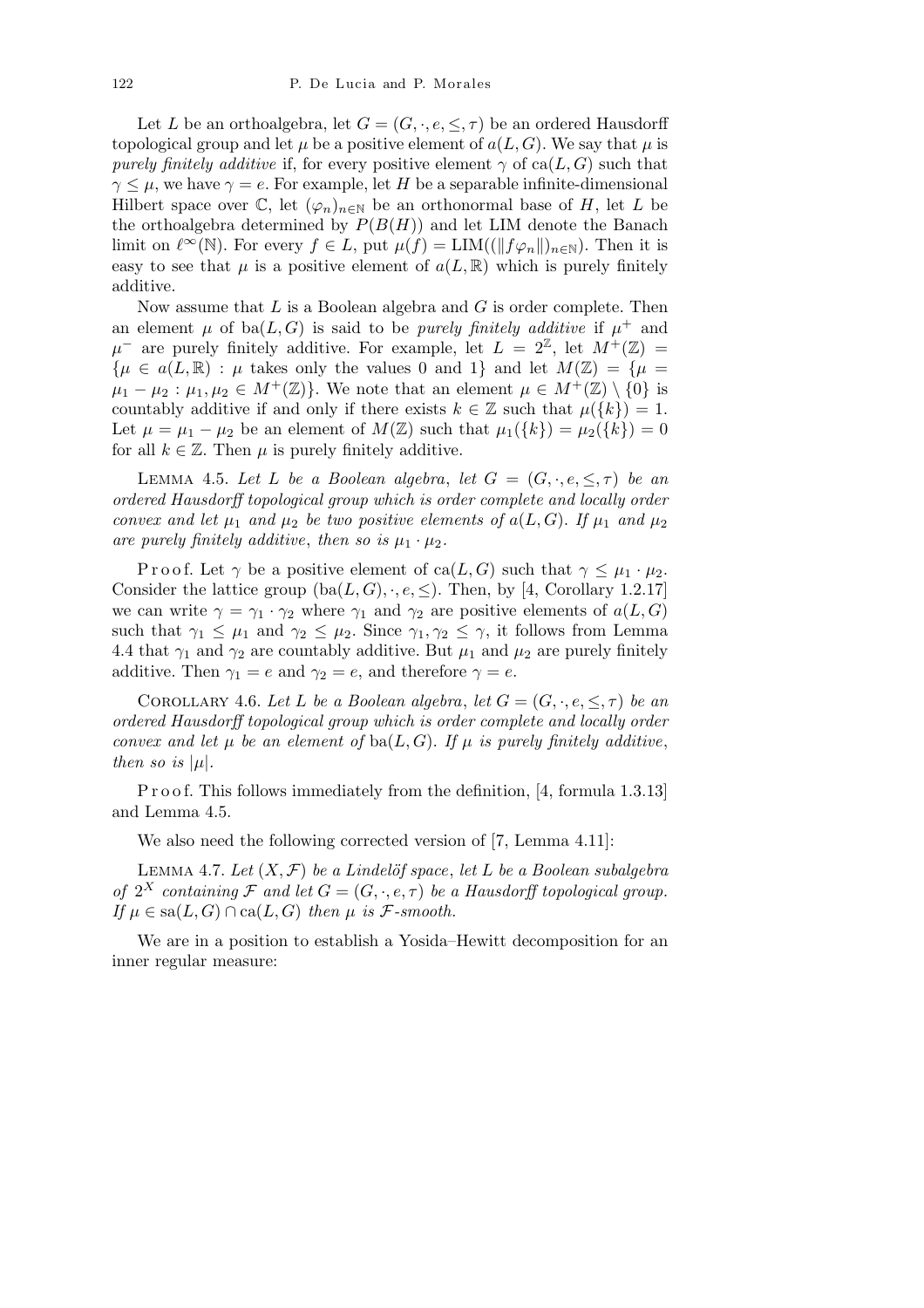THEOREM 4.8. Let  $(X, \mathcal{F})$  be a Lindelöf space, let L be a Boolean subal*gebra of*  $2^X$  *containing* F, *and let*  $G = (G, +, 0, \leq, \tau)$  *be a Hausdorff commutative topological lattice group which is order complete*, *locally order convex* , *has the property* (oc) *and satisfies the condition* (M)*. Then for every*  $\mu \in \text{rba}_{\mathcal{F}}(L, G)$ , *there exist exactly two elements*  $\xi$  *and*  $\eta$  *of*  $\text{rba}_{\mathcal{F}}(L, G)$  *with the following properties*:

(a) *µ* = *ξ* + *η.*

- (b) *ξ is countably additive.*
- (c) *η is purely finitely additive.*

P r o o f. We first show the existence of the decomposition.

By the Second Decomposition Theorem there exist  $\xi, \eta \in \text{rba}_{\mathcal{F}}(L, G)$ such that  $\xi$  is *F*-smooth, *η* is *F*-singular and  $\mu = \xi + \eta$ . By Theorem 3.4,  $\xi$ is countably additive. It remains to show that  $\eta$  is purely finitely additive. Let  $\gamma_1$  and  $\gamma_2$  be two positive elements of ca( $L, G$ ) such that  $\gamma_1 \leq \eta^+$  and  $\gamma_2 \leq \eta^-$ . Since  $\eta \in \text{rba}_{\mathcal{F}}(L, G)$ , Proposition 3.2 shows that  $\eta^+$  and  $\eta^-$  are *F*-inner regular. Then, by Lemma 2.4,  $\gamma_1$  and  $\gamma_2$  are *F*-inner regular. On the other hand, Lemma 4.1 implies that  $\gamma_1$  and  $\gamma_2$  are *s*-bounded. Since  $(X, \mathcal{F})$ is a Lindelöf space and *L* is a Boolean subalgebra of  $2^X$  containing *F*, it follows from Lemma 4.7 that  $\gamma_1$  and  $\gamma_2$  are *F*-smooth. But *η* is *F*-singular. Hence  $\gamma_1 = 0$  and  $\gamma_2 = 0$ . This implies that  $\eta$  is purely finitely additive.

Now we show the uniqueness of the decomposition.

Suppose that there exist  $\xi_1, \xi_2, \eta_1, \eta_2 \in \text{rba}_{\mathcal{F}}(L, G)$  such that  $\xi_1$  and *ξ*<sub>2</sub> are countably additive,  $\eta_1$  and  $\eta_2$  are purely finitely additive and  $\mu$  =  $\xi_1 + \eta_1 = \xi_2 + \eta_2$ . Then  $\xi_1 - \xi_2 = \eta_2 - \eta_1$ . Since  $\xi_1 - \xi_2 \in ba(L, G) \cap ca(L, G)$ , Lemma 4.3 implies that  $(\xi_1 - \xi_2)^+$  and  $(\xi_1 - \xi_2)^-$  are countably additive. By (vii) we have  $(\xi_1 - \xi_2)^+ = (\eta_2 - \eta_1)^+ \leq |\eta_1| + |\eta_2|$  and  $(\xi_1 - \xi_2)^- =$  $(\eta_2 - \eta_1)^{-} \leq |\eta_1| + |\eta_2|$ . Since  $\eta_1$  and  $\eta_2$  are purely finitely additive, Corollary 4.6 and Lemma 4.5 imply that  $|\eta_1| + |\eta_2|$  is purely finitely additive as well. Then  $(\xi_1 - \xi_2)^+ = 0$  and  $(\xi_1 - \xi_2)^- = 0$  and therefore  $\xi_1 = \xi_2$ . Hence  $\eta_1 = \eta_2$ .

## **References**

- [1] A. D. Alexandroff [A. D. Aleksandrov], *Additive set-functions in abstract spaces*, Part 1, Mat. Sb. 8 (50) (1940), 307–348.
- [2] —, *Additive set-functions in abstract spaces*, Part 2, ibid. 9 (51) (1941), 563–628.
- [3] E. G. Beltrametti and G. Cassinelli, *The Logic of Quantum Mechanics*, Addison-Wesley, Reading, Mass., 1981.
- [4] A. Bigard, K. Keimel et S. Wolfenstein, *Groupes et anneaux réticulés*, Lecture Notes in Math. 608, Springer, New York, 1977.
- [5] G. Birkhoff, *Lattice Theory*, Amer. Math. Soc. Collog. Publ. 25, 3rd ed., Providence, R.I., 1967.
- [6] G. Birkhoff and J. von Neumann, *The logic of quantum mechanics*, Ann. of Math. 37 (1936), 823–843.